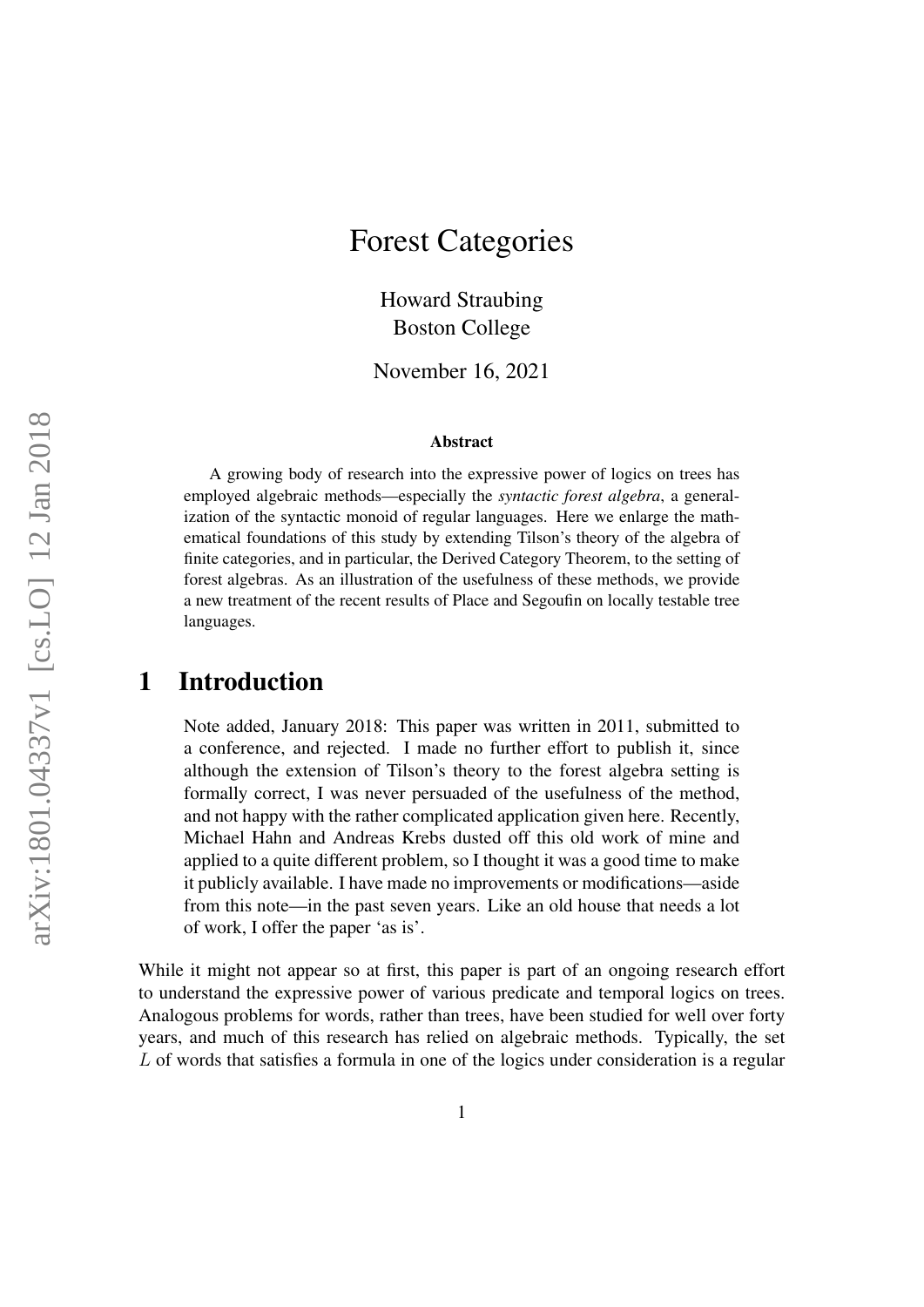language, and expressibility in the logic is reflected in properties of the syntactic monoid or the syntactic morphism of L. A large compendium of results in this vein (up to 1994) is presented in Straubing [\[17\]](#page-19-0) for various predicate logics. Additional results, mostly oriented around temporal logic are in Therien and Wilke [\[18\]](#page-19-1) and Wilke [\[20\]](#page-19-2). ´

Recently this approach has been extended, with some success, to languages of trees, especially unranked trees. Here, the *syntactic forest algebra,* introduced by Bojanczyk and Walukiewicz [\[2\]](#page-17-0) plays the role of the syntactic monoid. A number of papers have appeared that use this construct either explicitly (Bojanczyk, *et.al.* [\[6,](#page-18-0) [5,](#page-18-1) [4,](#page-18-2) [3\]](#page-18-3)) or implicitly (Benedikt and Segoufin [\[1\]](#page-17-1), Place and Segoufin [\[14\]](#page-18-4)) to characterize the languages definable in certain tree logics. A related approach for trees of bounded rank is described in Esik and Weil [\[8,](#page-18-5) [9\]](#page-18-6).

It was recognized early on in the development of the theory for words that wreath product decompositions play an important role . Thus McNaughton and Papert [\[10\]](#page-18-7) turned to the Krohn-Rhodes decomposition for the characterization of properties definable in first-order logic, and Brzozowski and Simon [\[7\]](#page-18-8) studied decompositions with an idempotent and commutative factor in their work on locally testable languages. A close reading of this latter work, along with related papers, led to a more general understanding of the role played by graph congruences in obtaining these decompositions, initially in Straubing [\[16\]](#page-19-3) and Thérien and Weiss [\[18\]](#page-19-1). This reached its definitive form in Tilson's work [\[19\]](#page-19-4) on the algebra of finite categories. An up-to-date account appears in the book by Rhodes and Steinberg [\[15\]](#page-19-5). Categories have emerged as an important tool in the study of finite semigroups and the languages they accept, one that has found applications well beyond the problems that originally inspired it. (See, *e.g.,* Pin, *et. al.* [\[13,](#page-18-9) [12\]](#page-18-10).)

It is now known that wreath products of forest algebras also figure importantly in the study of logics on trees. This is seen in the many examples studied in Bojanczyk, *et. al.* [\[6\]](#page-18-0), which include first-order logic with the ancestor relation, and the temporal logics  $CTL$  and  $CTL^*$ . It also underlies much of what is done in [\[14\]](#page-18-4). So the time is ripe for developing new algebraic tools for producing such decompositions.

In the present paper we extend the algebra of finite categories from monoids to forest algebras. After reviewing the basics of forest algebras in Section 2, we give the definition of forest categories and of the derived category of a pair of morphisms. The tricky part here is in getting the definitions just right. Once that is done, it is a simple matter to establish an analogue to the Derived Category Theorem of Tilson [\[19\]](#page-19-4), which connects categories to wreath products. In the sections that follow, we endeavor to show that this is more than just abstract nonsense. In Section 5 we establish efficient necessary and sufficient conditions for determining if a given forest category divides an idempotent and commutative forest algebra—an analogue to the result of Simon [\[7\]](#page-18-8) that started it all. We then show how this underlies the very recent work on locally testable forest languages by Place and Segoufin [\[14\]](#page-18-4). It is this paper that provided much of the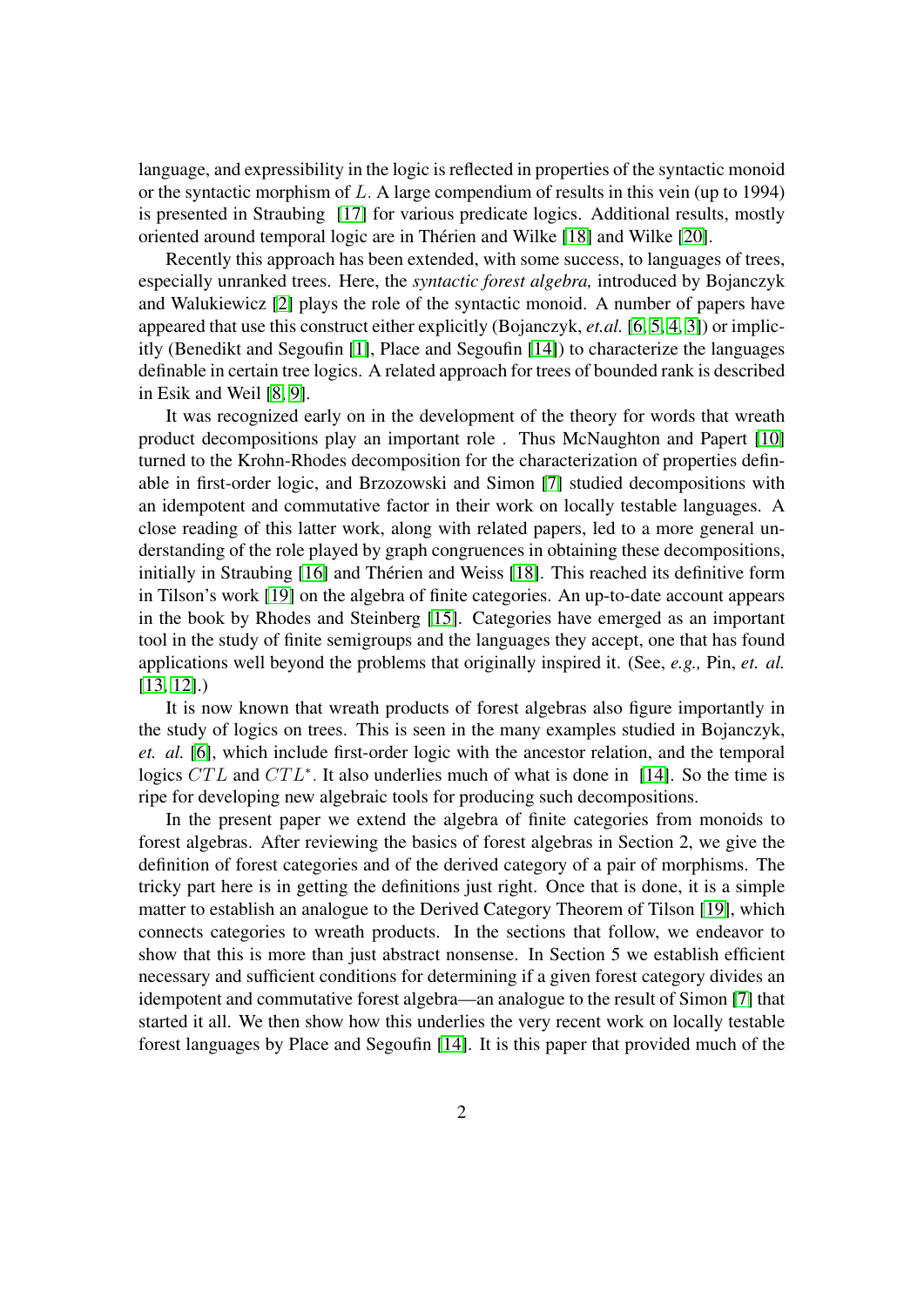inspiration for the present work. However we cannot stress enough that what we propose here is more than just a new proof of the results in [\[14\]](#page-18-4), or, worse yet, the same proof couched in an obscure new language. Rather, we are introducing a new mathematical tool, which like its precursor for monoids, promises to have many more applications than the one we have chosen as a proof of concept. We discuss the prospects for these in the last section.

For the usual reasons of space, the three most detailed and technical proofs are omitted. However it should be noted that all three of these (the proofs of Theorems [1](#page-11-0) and [5,](#page-13-0) and Lemma [7\)](#page-15-0) closely follow arguments that already appear in the literature.

### 2 Forest Algebras

For more background on forest algebras, see Bojanczyk, *et. al.* [\[2,](#page-17-0) [6\]](#page-18-0). A forest algebra is little more than a pair of monoids, where one of the monoids (the *vertical* monoid) acts on the underlying set of the other (the *horizontal* monoid). In this paper we depart from the tradition that has begun to be established in the articles that have appeared on forest algebras—and return to the much longer-established traditions of semigroup theory—by writing the action as a right action. We do this precisely because we are generalizing the algebra of finite categories, and we would be forced to reverse the normal left-to-right direction of arrows in categories in order to accommodate left actions in forest algebras.

Here is the precise definition: A *forest algebra* is a pair  $(H, V)$  of monoids with some additional properties, which we will specify shortly. The operation in  $H$  is written additively and the identity written 0. In this paper we will also suppose that  $H$  is commutative. This is not usually a requirement in discussions of forest algebras, and our theory of forest categories will probably work just fine without it, but it does simplify the presentation and will serve for our purposes. The operation in  $V$  is written multiplicatively, and its identity is denoted 1.  $V$  acts on  $H$  on the right, so that given  $v \in V$ ,  $h \in H$  there is an element hv of H. The properties that make this an action are *(i)*  $(hv_1)v_2 = h(v_1v_2)$  if  $h \in H$  and  $v_1, v_2 \in V$ , and *(ii)*  $h1 = h$  for all  $h \in H$ . We require this action to be *faithful*, which means that if  $hv = hv'$  for all  $h \in H$ , then  $v = v'$ . There is just one additional property in the definition: If  $h \in H$  and  $v \in V$ , then there is an element  $ins(v, h)$  of V such that for all  $g \in H$ ,  $g \cdot ins(v, h) = gv + h$ . We usually write the more natural-looking  $v + h$  instead of  $ins(v, h)$ . Observe that the map  $h \mapsto 1 + h$  embeds the monoid H into V.

A homomorphism  $\alpha$  :  $(H, V) \rightarrow (H', V')$  of forest algebras is actually a pair of monoid homomorphisms  $\alpha_H : H \to H', \alpha_V : V \to V'$ , with the additional property that  $\alpha_H(h)\alpha_V(v) = \alpha_H(hv)$  for all  $h \in H$ ,  $v \in V$ . We usually drop the subscript and write  $\alpha$  for both components. Notice that a homomorphism in this sense automatically preserves the ins operation, and thanks to our various notational conventions we very conveniently have  $\alpha(h + v) = \alpha(h) + \alpha(v)$  for any  $h \in H$ ,  $v \in V$ . We say a forest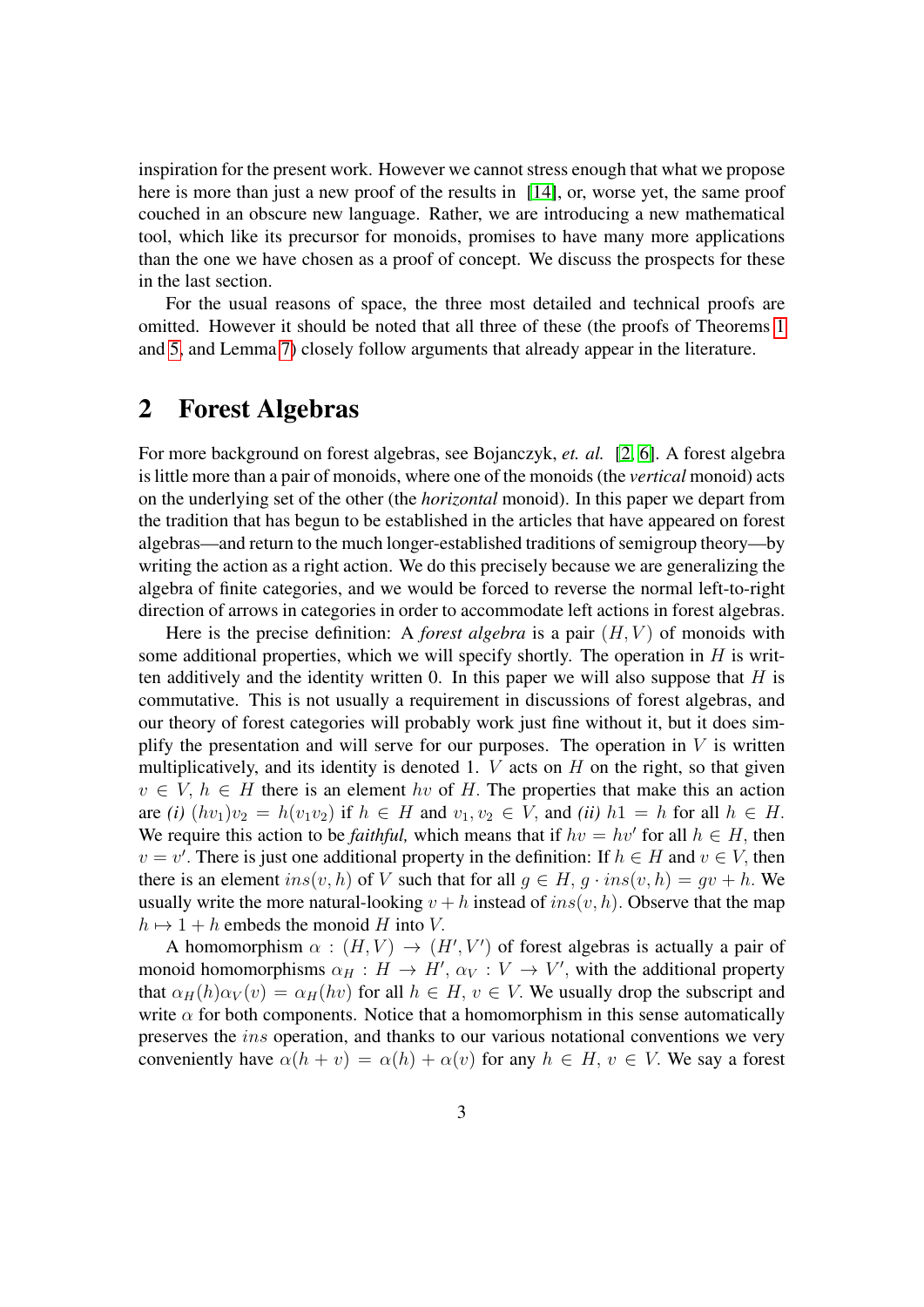algebra  $(H, V)$  *divides* a forest algebra  $(H', V')$ , and write  $(H, V) \prec (H', V')$  if  $(H, V)$ is a homomorphic image of a subalgebra of  $(H', V')$ . Given two forest algebras  $(H_1, V_1)$ ,  $(H_2, V_2)$  we define the *wreath product* 

$$
(H_2, V_2) \circ (H_1, V_1) = (H_2 \times H_1, V_2^{H_1} \times V_1)
$$

exactly as one defines the wreath product of transformation monoids: The action is given by

$$
(h_2, h_1)(f, v_1) = (h_2 \cdot f(h_1), h_1 v).
$$

The monoid structure on  $H_2 \times H_1$  is simply the direct product. The multiplication in the vertical monoid is defined by

$$
(f_1, v_1)(f_2, v_2) = (g, v_1v_2),
$$

where for all  $h \in H_1$ ,  $g(h) = f_1(h) f_2(hv_1)$ . It is straightforward to show the wreath product is a forest algebra. The pair of maps projecting onto the right-hand coordinates is a forest algebra homomorphism  $\pi$ .

Let A be a finite alphabet. We describe the *free forest algebra*  $A^{\Delta} = (H_A, V_A)$  as follows:  $H_A$  consists of expressions built starting with 0 and closing under adjunction of a letter  $a \in A$  on the right and under  $+$ . An example of such an expression, with  $A = \{a, b\},\$ is

$$
((0 \cdot a)b + (0 \cdot a + 0 \cdot b))a + (0 \cdot b)a.
$$

We will usually drop the 0's that appear in such an expression, as well as the parentheses whenever the action axioms make these redundant, so we will write this more simply as

$$
(ab+a+b)a+ba,
$$

and depict it in the obvious fashion as a forest with two trees, both with  $a$  at the root and with four leaves altogether, two labeled  $a$  and two labeled  $b$ . Since we are assuming  $H_A$  is commutative, we identify many different forests: For instance, the one above is identical to

$$
ba + (a + ab + b)a.
$$

V<sup>A</sup> consists of *contexts*: These are forests in which one of the leaves has been removed and replaced by a hole: For example

$$
(ab + a + b)a + \Box a.
$$

Contexts act on forests by substituting a forest  $s \in H_A$  for the hole in a context  $p \in V_A$ to form a forest sp. Contexts are composed by substituting  $p \in V_A$  for the hole in  $q \in V_A$ to form a context pq. As a result  $A^{\Delta}$  is indeed a forest algebra. What makes it the 'free' forest algebra is this universal property: If  $(H, V)$  is a forest algebra, then any map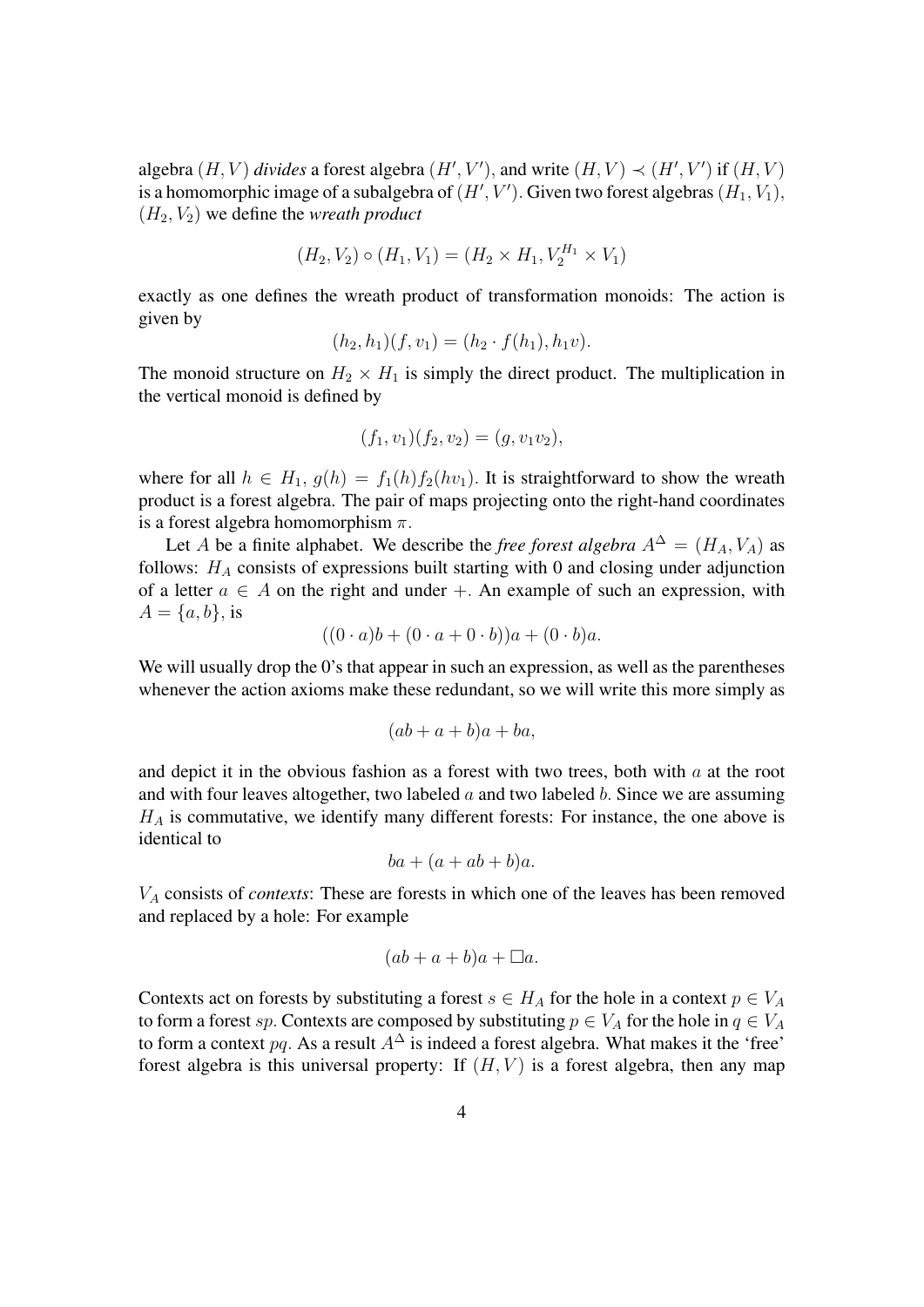$f : A \to V$  extends to a unique forest algebra homomorphism  $\alpha : A^{\Delta} \to (H, V)$  such that for all  $a \in A$ ,  $\alpha(\Box a) = f(a)$ .

A subset L of H<sup>A</sup> is called a *forest language.* A forest language L is *recognized* by a forest algebra  $(H, V)$  if there is a homomorphism  $\alpha : A^{\Delta} \to (H, V)$  such that  $L = \alpha^{-1}(X)$  for some  $X \subseteq H$ . A forest language is *regular* if it is recognized by a finite forest algebra—this is equivalent to recognition by a bottom-up deterministic automaton. For every regular forest language  $L$ , there is a unique minimal algebra  $(H_L, V_L)$  recognizing L, in the sense that for every forest algebra  $(H, V)$  recognizing  $L, (H_L, V_L) \prec (H, V)$ .  $(H_L, V_L)$  is called the *syntactic forest algebra* of L, and the homomorphism  $\alpha_L : A^{\Delta} \to (H_L, V_L)$  that recognizes L is called the *syntactic morphism* of L. Both the syntactic monoid and syntactic morphism are effectively computable from any automaton that recognizes L.

## 3 Forest Categories and Division

A *forest category* C is a triple  $(Obj(\mathcal{C}), Arr(\mathcal{C}), HArr(\mathcal{C}))$  of sets with the following properties:

- (a)  $Obj(\mathcal{C})$  is a finite set, called the set of *objects* of  $\mathcal{C}$ .
- (b) For all  $(x, y) \in \text{Obj}(\mathcal{C}) \times \text{Obj}(\mathcal{C})$ , there is a set  $\text{Arr}(x, y)$ , called the set of *arrows* from x to y, such that  $Arr(C)$  is the disjoint union

$$
\mathbf{Arr}(\mathcal{C}) = \bigcup_{x,y \in \mathbf{Obj}(\mathcal{C})} \mathbf{Arr}(x,y).
$$

We denote an arrow u from x to y as  $x \stackrel{c}{\rightarrow} y$ . We write  $start(u)$  for the object x, and  $end(u)$  for the object y.

(c) For all  $x \in Obj(\mathcal{C})$ , there is a set  $HArr(x)$ , called the set of *half-arrows* to x, such that  $HArr(\mathcal{C})$  is the disjoint union

$$
\mathbf{HArr}(\mathcal{C}) = \bigcup_{x \in \mathbf{Obj}(\mathcal{C})} \mathbf{HArr}(x).
$$

We denote a half-arrow u to x as  $\stackrel{c}{\rightarrow} x$ , and we write  $end(u)$  for x.

(d)  $\text{Obj}(\mathcal{C})$  is a commutative monoid whose operation is written  $+$  and whose identity is written 0. As was the case with our treatment of forest algebras, commutativity is not really a requirement, but it makes the presentation somewhat simpler, and all the applications we discuss here will result in forest categories that are commutative in this sense.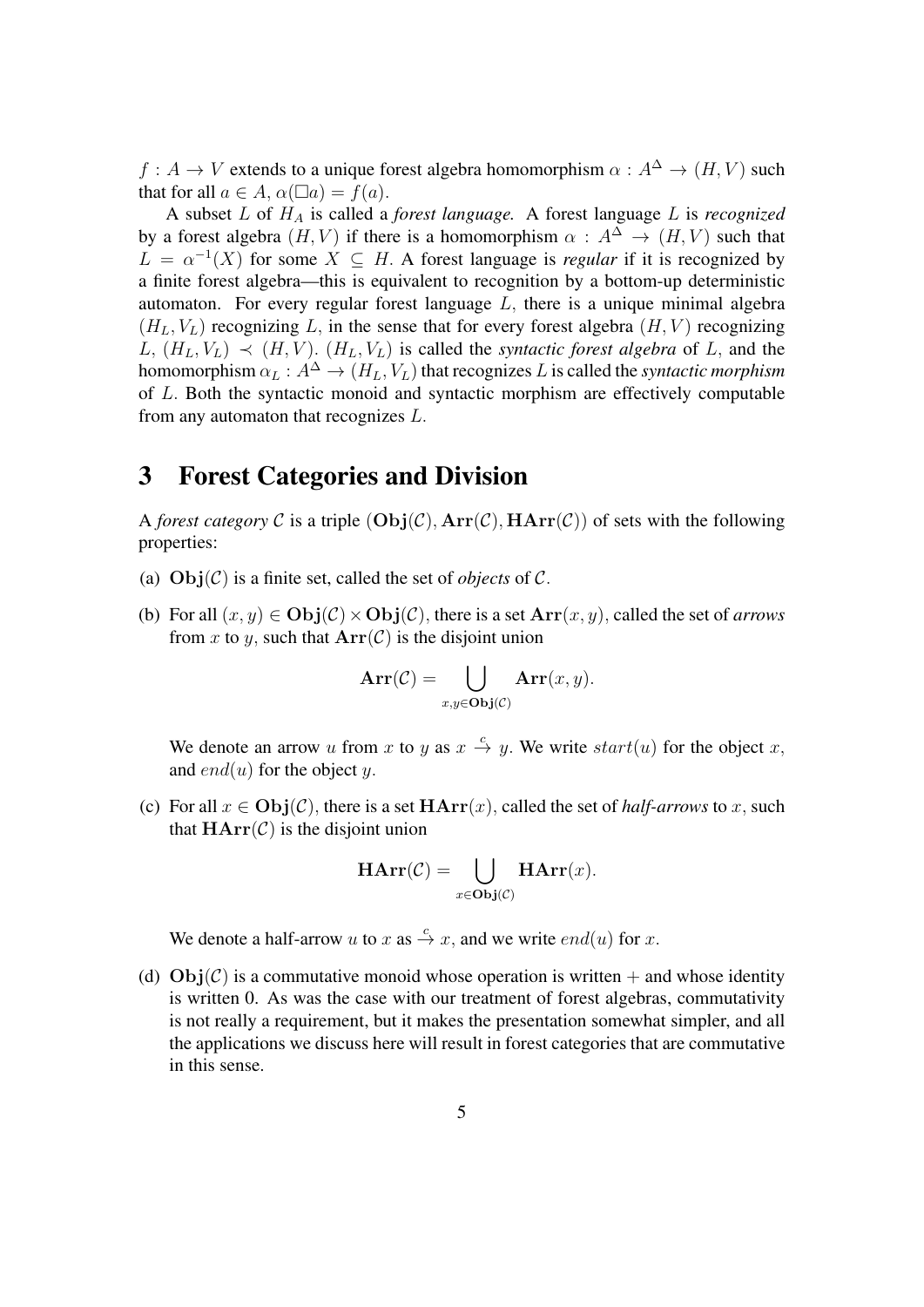(e)  $\text{HArr}(\mathcal{C})$  is also a commutative monoid, with operation similarly denoted  $+$ , and  $\mathbf{HArr}(x) + \mathbf{HArr}(y) \subseteq \mathbf{HArr}(x + y)$ , so that the map  $c \mapsto end(c)$  is a monoid homomorphism from  $HArr(C)$  onto  $Obj(C)$ . We will often depict the half-arrow  $\stackrel{c}{\rightarrow} x + \stackrel{d}{\rightarrow} y$  as

$$
\begin{array}{ccc}\n c & x \\
 d & y.\n\end{array}
$$

but will always bear in mind that this is equivalent to a half-arrow  $\stackrel{e}{\rightarrow} x + y$ .

(f) For all  $x, y, z \in \text{Obj}(\mathcal{C})$  there is a binary operation

$$
Arr(x, y) \times Arr(y, z) \rightarrow Arr(x, z).
$$

We denote this operation multiplicatively:

$$
x \xrightarrow{c} y \cdot y \xrightarrow{d} z = x \xrightarrow{e} z,
$$

or sometimes simply as

$$
x \xrightarrow{c} y \xrightarrow{d} z = x \xrightarrow{e} z.
$$

This operation is associative in the following sense: for all

$$
w \stackrel{c}{\rightarrow} x, x \stackrel{d}{\rightarrow} y, y \stackrel{e}{\rightarrow} z \in \text{Arr}(\mathcal{C}),
$$
  

$$
(w \stackrel{c}{\rightarrow} x \cdot x \stackrel{d}{\rightarrow} y) \cdot y \stackrel{e}{\rightarrow} z = w \stackrel{c}{\rightarrow} x \cdot (x \stackrel{d}{\rightarrow} y \cdot y \stackrel{e}{\rightarrow} z).
$$

Further, for each  $x \in \text{Obj}(\mathcal{C})$ , there exists  $x \stackrel{1_X}{\rightarrow} x \in \text{Arr}(x, x)$  such that for all  $w \stackrel{c}{\rightarrow} x, x \stackrel{e}{\rightarrow} z \in \textbf{Arr}(\mathcal{C}),$ 

$$
w \stackrel{c}{\rightarrow} x \cdot x \stackrel{1_X}{\rightarrow} x = w \stackrel{c}{\rightarrow} x,
$$
  

$$
x \stackrel{1_X}{\rightarrow} x \cdot x \stackrel{e}{\rightarrow} z = x \stackrel{e}{\rightarrow} z.
$$

(g) For all  $x, y \in Obj(\mathcal{C})$  there is a binary operation

$$
HArr(x) \times Arr(x, y) \rightarrow HArr(y).
$$

We denote this operation multiplicatively:

$$
\xrightarrow{c} x \cdot x \xrightarrow{d} y = \xrightarrow{e} y,
$$

or sometimes simply as

$$
\xrightarrow{c} x \xrightarrow{d} y = \xrightarrow{e} y.
$$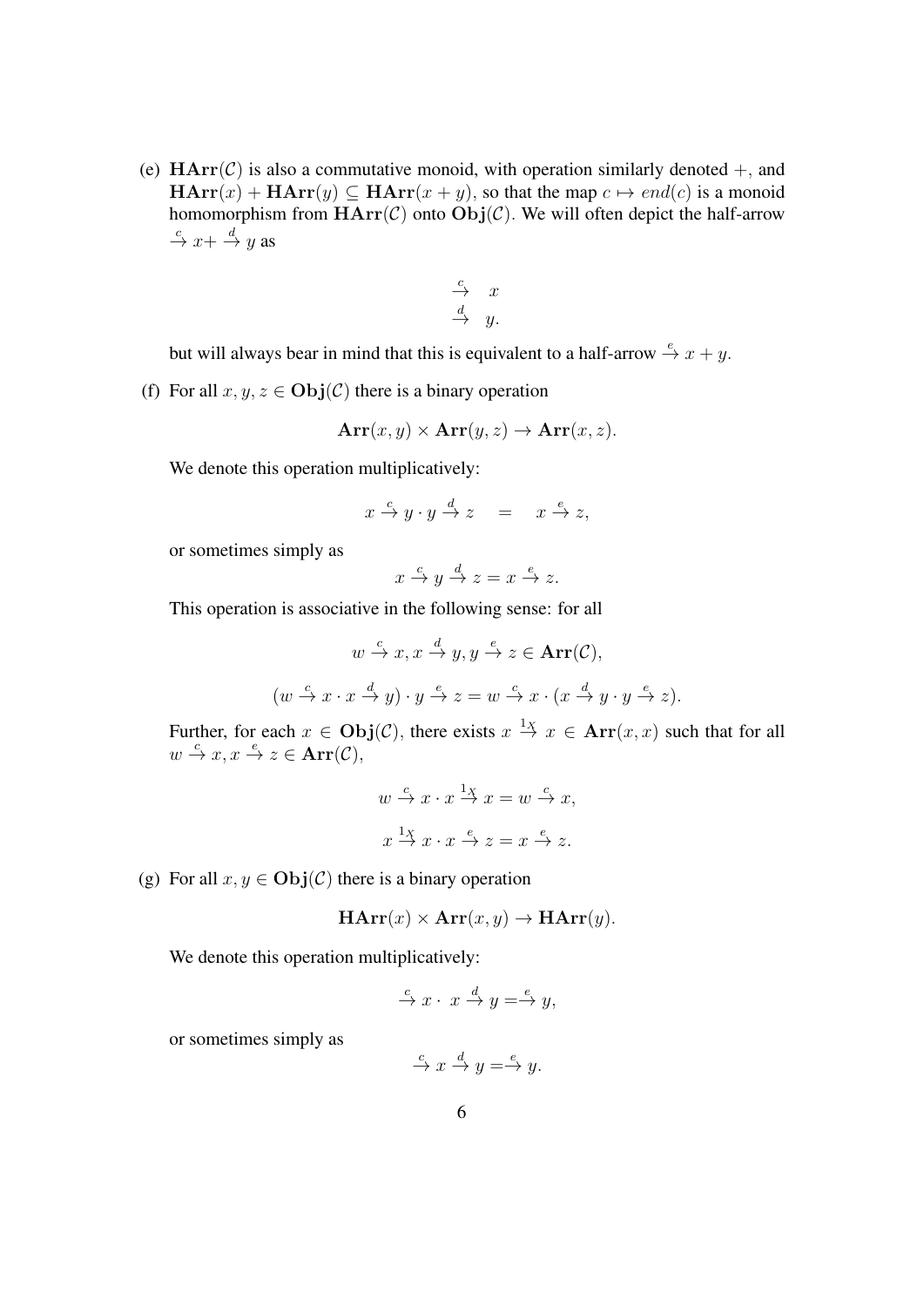This operation is an action in the following sense: for all  $\stackrel{c}{\to} x \in \textbf{HArr}(\mathcal{C}), x \stackrel{d}{\to} y$ ,  $y \stackrel{e}{\rightarrow} z \in \text{Arr}(\mathcal{C}),$ 

$$
(\xrightarrow{c} x\cdot x \xrightarrow{d} y)\cdot y \xrightarrow{e} z \xrightarrow{c} x\cdot (x \xrightarrow{d} y\cdot y \xrightarrow{e} z).
$$

Further, for all  $\stackrel{c}{\rightarrow} x \in \textbf{HArr}(\mathcal{C}),$ 

$$
\xrightarrow{c} x \cdot x \xrightarrow{1_X} x \xrightarrow{c} x.
$$

We require this action to be *faithful* in the sense that if

$$
\xrightarrow{c} h_2 \xrightarrow{d} h_2' = \xrightarrow{c} h_2 \xrightarrow{d'} h_2'
$$

for all  $\stackrel{c}{\rightarrow} h_2 \in \textbf{HArr}(h_2)$ , then

$$
h_2 \xrightarrow{d} h_2' = h_2 \xrightarrow{d} h_2'.
$$

(h) For each  $x \stackrel{c}{\rightarrow} y \in \text{Arr}(x, y)$ , and each  $\stackrel{d}{\rightarrow} z \in \text{HArr}(\mathcal{C})$  there exists

$$
ins(x \xrightarrow{c} y, \xrightarrow{d} z) \in \mathbf{Arr}(x, y + z)
$$

such that for all  $w \stackrel{f}{\rightarrow} x \in \text{Arr}(\mathcal{C}),$ 

$$
w \xrightarrow{f} x \cdot ins(x \xrightarrow{c} y, \xrightarrow{d} z) = ins(w \xrightarrow{f} x \cdot x \xrightarrow{c} y, \xrightarrow{d} z),
$$

and for all  $\stackrel{g}{\rightarrow} v \in \textbf{HArr}(\mathcal{C}),$ 

$$
ins(ns(x \xrightarrow{c} y, \xrightarrow{d} z), \xrightarrow{g} v) = ins(x \xrightarrow{c} y, \xrightarrow{d} z + \xrightarrow{g} v).
$$

These axioms are more readable, and look more natural, if we write  $ins(x \stackrel{c}{\rightarrow} y, \stackrel{d}{\rightarrow} z)$ z) as  $x \stackrel{c}{\rightarrow} y + \stackrel{d}{\rightarrow} z$ , and depict it as

$$
\begin{array}{rcl} x & \xrightarrow{c} & x \\ & \xrightarrow{d} & y. \end{array}
$$

### Remarks on the Definition

(a) If we leave out everything having to do with half-arrows, this is simply the standard definition of a category with a finite set of objects.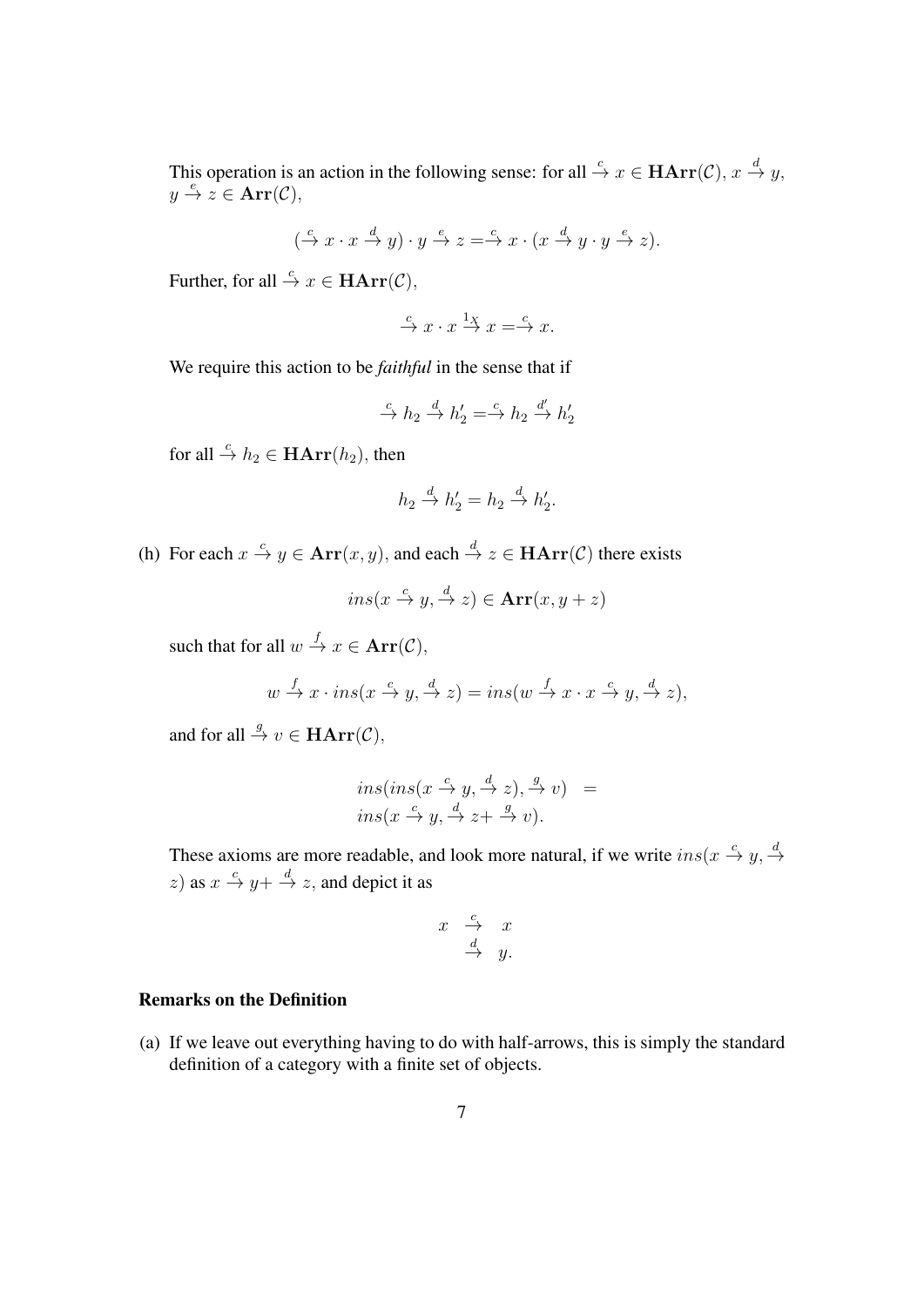- (b) A category with a single object is a monoid. Similarly, in a forest category with only one object, the operations described in parts *(f),(g),(h)* of the definition are always defined, and their properties reduce to the axioms for a forest algebra. Thus a forest category with one object is a forest algebra.
- (c) Suppose we have a multiset of arrows and half-arrows in a forest category  $C$ . We can compose these in any fashion that makes the endpoints match up correctly, and obtain a *forest diagram*, as illustrated in Figure 1. Such a diagram is simply a forest in which the leaf nodes are labeled by half-arrows and the internal nodes by arrows, with the constraint that the start object of each internal node must equal the sum of the end objects of its children.

$$
\begin{array}{c|c}\n & \xrightarrow{b} x_2 \\
\hline\na & x_1 - c & x_1\n\end{array}
$$

Figure 1: A Forest Diagram

In the figure, the arrow labeled d belongs to  $Arr(x_1+x_2, x_3)$ , and the arrow labeled g to  $Arr(x_2 + x_3 + x_4, x_3)$ . We can view the diagram as a graphical representation of the expression

$$
\stackrel{a}{\rightarrow} x_1 \stackrel{f}{\rightarrow} x_2 +
$$
  
\n
$$
\stackrel{a}{\rightarrow} x_1(x_1 \stackrel{c}{\rightarrow} x_1 + \stackrel{b}{\rightarrow} x_2).
$$
  
\n
$$
(x_1 + x_2 \stackrel{d}{\rightarrow} x_3 + \stackrel{b}{\rightarrow} x_2 + \stackrel{e}{\rightarrow} x_4) \cdot x_2 \stackrel{g}{\rightarrow} x_3.
$$

There are other ways to parse the diagram, but thanks to the forest category axioms, all the resulting expressions have the same value in  $HArr(x_2+x_3)$ . That is, any forest diagram D over C unambiguously determines an element  $val(D)$  of  $\mathbf{HArr}(x)$ , where  $x = rootsum(D)$  is the sum of the rightmost objects in the diagram. If the underlying forest of such a diagram has just one component, we will call it a *tree diagram*.

Similarly, if we eliminate one of the half-arrows from the diagram, leaving a single object y exposed at a leaf, we obtain a diagram  $D'$  that unambiguously determines an element  $val(D')$  of  $Arr(y, rootsum(D'))$ . We call such a diagram a *context*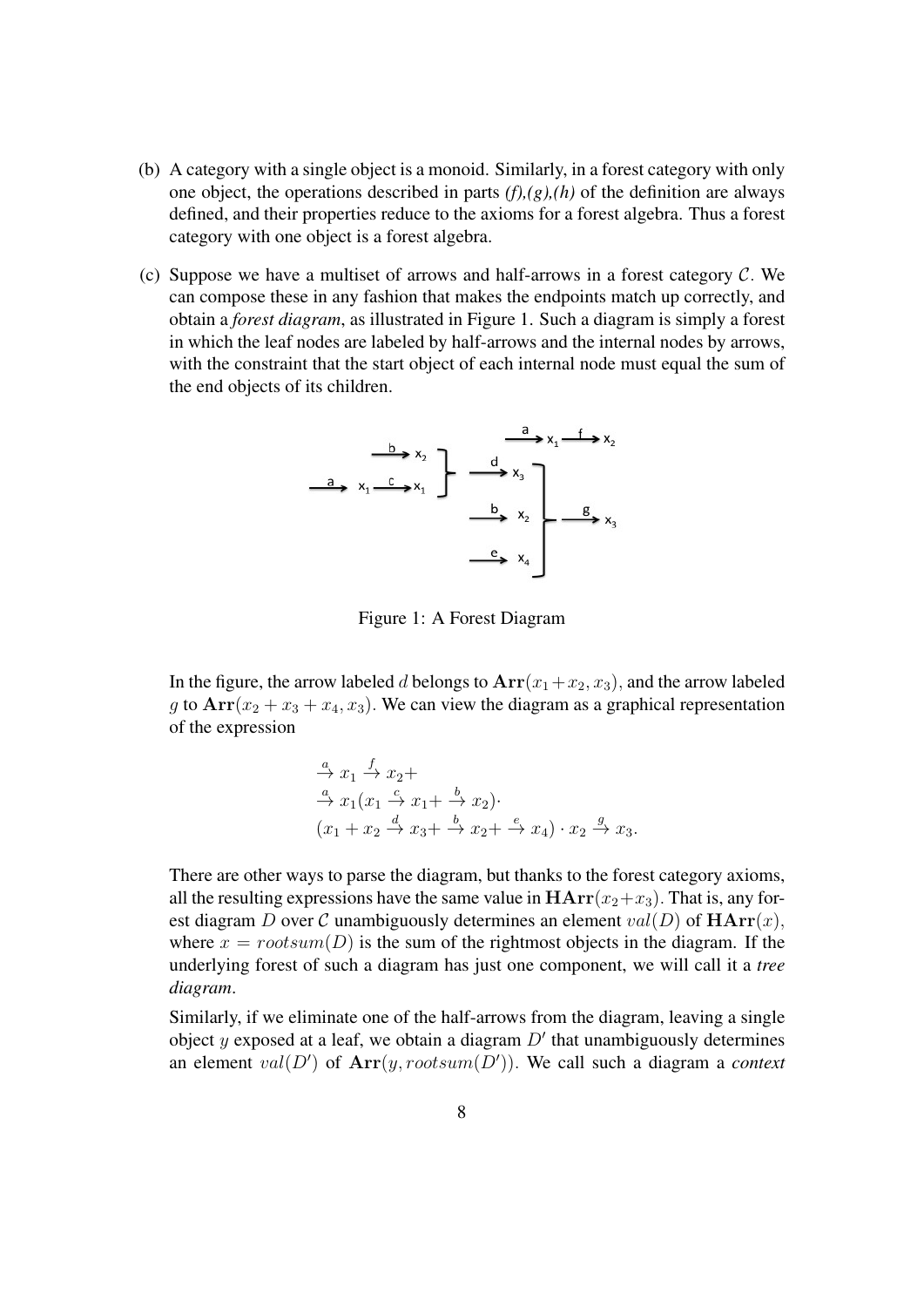*diagram*, and denote the exposed object y by  $start(D')$ . In this setting, the action of an arrow on a half-arrow corresponds to the action of a forest on a context. We just have to make sure that the endpoints match up: that is, we can plug a forest diagram  $D$  into a context diagram  $D'$ , and obtain a forest diagram  $DD'$ , so long as  $rootsum(D) = start(D')$ . In a like manner, the composition of two arrows corresponds to plugging one context diagram into another.

### Division

In the theory for monoids, the notion of a category  $\mathcal C$  *dividing* a monoid  $M$  plays a crucial role. The idea is this: Suppose we want to evaluate the composition of a sequence of arrows

$$
x_0 \stackrel{a_1}{\rightarrow} x_1 \stackrel{a_2}{\rightarrow} x_2 \stackrel{a_3}{\rightarrow} \cdots \stackrel{a_n}{\rightarrow} x_n
$$

in a category C. We associate to each arrow  $x_{i-1} \stackrel{a_i}{\rightarrow} x_i$  an element  $m_i$  of M in such a manner that knowledge of the terminal objects  $x_0$  and  $x_n$  and of the product  $m_1 \cdots m_n$ in M is enough to determine the value in  $Arr(C)$ . There is no problem in this scheme if several different elements of M are associated to the same arrow, or the same element of M to different arrows, so long as no element of  $M$  is associated to two distinct arrows with the same endpoints (*coterminal* arrows).

For forest categories, the idea is much the same: We want to associate to each halfarrow and arrow of  $C$  horizontal and vertical elements, respectively, of a forest algebra  $(H, V)$ . If we associate such a 'covering element' to every half-arrow and arrow of a forest diagram  $D$  and evaluate the corresponding forest in  $(H, V)$ , then this value, together with  $rootsum(D)$ , is enough to determine  $val(D)$ , and similarly for context diagrams.

Here is the formal definition: If C is a forest category and  $(H, V)$  a forest algebra, then we write  $C \prec (H, V)$ , and say C *divides*  $(H, V)$ , if for each  $\stackrel{c}{\rightarrow} x \in \textbf{HArr}(\mathcal{C})$ there exists a nonempty set  $K_{\frac{c}{r}} \subseteq H$ , and for each  $x \stackrel{d}{\to} y \in \text{Arr}(\mathcal{C})$  there exists a nonempty set  $K_{x\stackrel{d}{\rightarrow}y} \subseteq \textbf{Arr}(\mathcal{C})$  satisfying the following properties:

- (a) (Preservation of Operations) For all  $\stackrel{c}{\to} x$ ,  $\stackrel{d}{\to} y \in \mathbf{HArr}(\mathcal{C})$ ,  $x \stackrel{e}{\to} y$ ,  $y \stackrel{f}{\to} z \in$  $Arr(C)$ ,
	- (i)  $K_{x \xrightarrow{e} y} \cdot K_{y \xrightarrow{f} z} \subseteq K_{x \xrightarrow{e} y \xrightarrow{f} z}$
	- (ii)  $K_{\overset{c}{\rightarrow}x} \cdot K_{x\overset{e}{\rightarrow}y} \subseteq K_{\overset{c}{\rightarrow}x\overset{e}{\rightarrow}y}$
	- (iii)  $K_{\xrightarrow{c}_x} + K_{\xrightarrow{d}_y} \subseteq K_{\xrightarrow{c}_{x} + \xrightarrow{d}_y}$
	- (iv)  $K_{\underline{c}_x} + K_{y \underline{f}_z} \subseteq K_{\underline{c}_x + y \underline{f}_z}.$

(b) (Injectivity)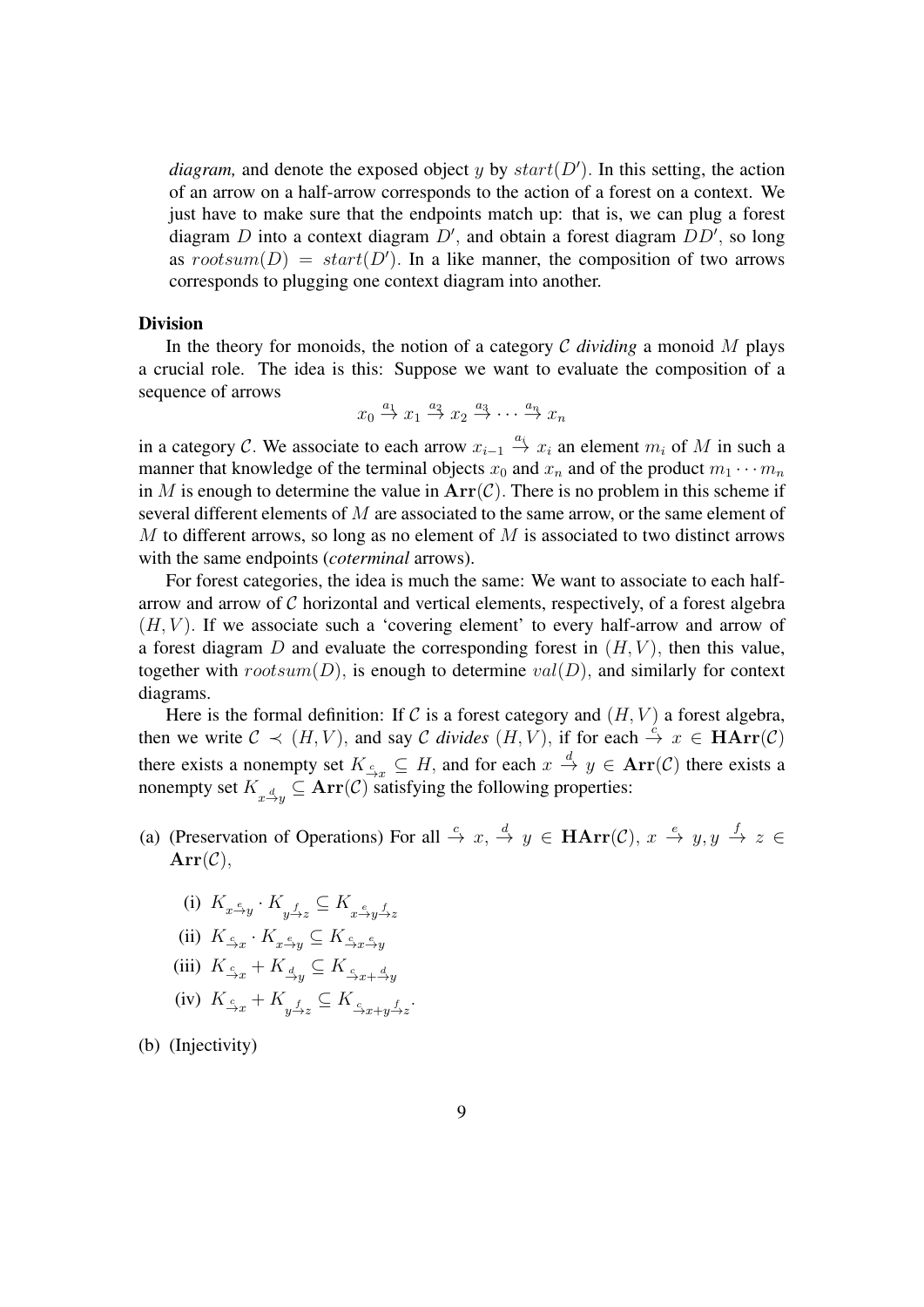- (i) If  $x \stackrel{c}{\rightarrow} y$  and  $x \stackrel{c'}{\rightarrow} y$  are distinct arrows, then  $K_{x \stackrel{c}{\rightarrow} y} \cap K_{x \stackrel{c'}{\rightarrow} y} = \emptyset$ .
- (ii) If  $\stackrel{c}{\to} y$  and  $\stackrel{c'}{\to} y$  are distinct half-arrows, then  $K_{\stackrel{c}{\to} y} \cap K_{\stackrel{c'}{\to} y} = \emptyset$ .

If u is either an arrow or a half-arrow, then we say  $K(u)$  *covers* u.

## 4 The Derived Forest Category

Let A be a finite alphabet, and consider a pair of forest algebra homomorphisms

$$
(H_1, V_1) \xleftarrow{\alpha} A^{\Delta} \xrightarrow{\beta} (H_2, V_2)
$$

mapping *onto* finite forest algebras  $(H_1, V_1), (H_2, V_2)$ . It is a common practice, when dealing with monoids, to view this pair as defining a *relational morphism*  $\phi = \beta \alpha^{-1}$ :  $(H_1, V_1) \rightarrow H_2, V_2$ , and work directly with the relation  $\phi$  (note that  $\phi$  is in general multi-valued and therefore not a homomorphism in the usual sense), however we find it simpler to refer directly to the maps  $\alpha$  and  $\beta$ .

We define a category  $\mathcal{D}_{\alpha,\beta}$  as follows:

(a) 
$$
\text{Obj}(\mathcal{D}_{\alpha,\beta}) = H_2
$$
.

(b) We set, for  $h \in H_2$ ,

$$
\mathbf{HArr}(h) = \{ (\alpha(s), h) : s \in H_A, \beta(s) = h \}
$$

In other words,  $HArr(h)$  is the *graph* of the relation  $\phi$ . We will depict the halfarrow  $(h_1, h_2)$  as  $\stackrel{h_1}{\rightarrow} h_2$ .

(c) To define  $Arr(\mathcal{D}_{\alpha,\beta})$ , we first introduce an equivalence relation on the set

 $\{(h, p, h'): h, h' \in H_2; p \in V_A; h \cdot \beta(p) = h'\}.$ 

We define  $(h, p, h') \sim (h, q, h')$  if for all  $s \in H_A$  with  $\beta(s) = h$ , we have  $\alpha(sp) = h$  $\alpha(sq)$ . We then set  $Arr(h, h')$  to be the set of equivalence classes of  $\sim$  . We will still depict an arrow as

$$
h \xrightarrow{p} h',
$$

where  $p \in V_A$ , but with the understanding that the same arrow has many distinct representations in this form.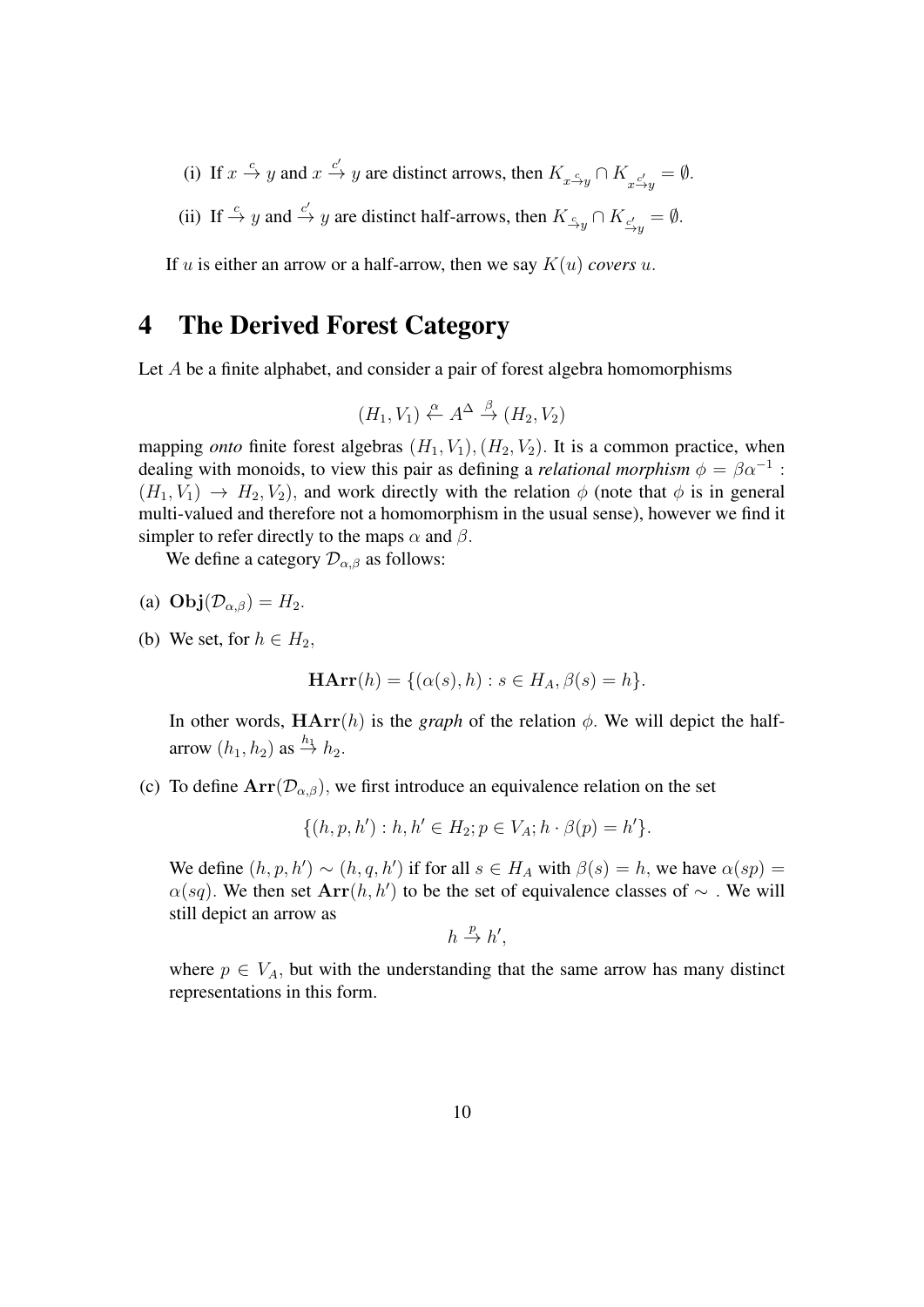(d) Note that  $\text{Obj}(\mathcal{D}_{\alpha,\beta})$  and  $\text{HArr}(\mathcal{D}_{\alpha,\beta})$  are commutative monoids, and that the projection of a half-arrow onto its end object is a homomorphism, as required in the definition. We must now define the other operations in the category and show that they have the desired properties. We set

$$
h_1 \stackrel{p}{\to} h_2 \stackrel{q}{\to} h_3 = h_1 \stackrel{pq}{\to} h_3.
$$

Observe that  $h_1\beta(pq) = h_1\beta(p)\beta(q) = h_2\beta(q) = h_3$ , so the right-hand side of the above equation is indeed the representation of an arrow. We still need to show that this is well-defined; in other words, that

$$
(h_1, p, h_2) \sim (h_1, p', h_2),
$$

$$
(h_2, q, h_3) \sim (h_2, pq, h_3)
$$

implies

$$
(h_1, pq, h_3) \sim (h_1, p'q', h_3).
$$

To this end, let  $s \in H_A$  and  $\beta(s) = h_1$ . Then the two equivalences imply

$$
\alpha(sp) = \alpha(sp'),
$$

and, since  $\beta(sp) = h_2$ ,

$$
\alpha(spq) = \alpha(spq'),
$$

so the two together give

$$
\alpha(spq) = \alpha(sp'q'),
$$

as required. Associativity follows at once from associativity in  $V_A$ , and the arrow  $h \stackrel{1_{V_A}}{\rightarrow} h$  is the identity at  $h \in H_2$ .

(e) We define the action of an arrow on a half-arrow by

$$
\xrightarrow{h_1} h_2 \xrightarrow{p} h_2' = \xrightarrow{h_1 \alpha(p)} h_2'.
$$

Note that the right-hand side is indeed a half-arrow, since if  $\alpha(s) = h_1$  and  $\beta(s) =$  $h_2$ , then  $\alpha(sp) = h_1 \alpha(p)$  and  $\beta(sp) = h_2'$ . Furthermore, this operation is welldefined, since if  $(h_2, p, h'_2) \sim (h_2, q, h'_2)$ , then  $h_1 \alpha(p) = h_1 \alpha(q)$  by definition. The associativity of the action follows directly from the associative law for the action in  $(H_1, V_1)$ . The definition of equivalent arrows also ensures that this action is faithful.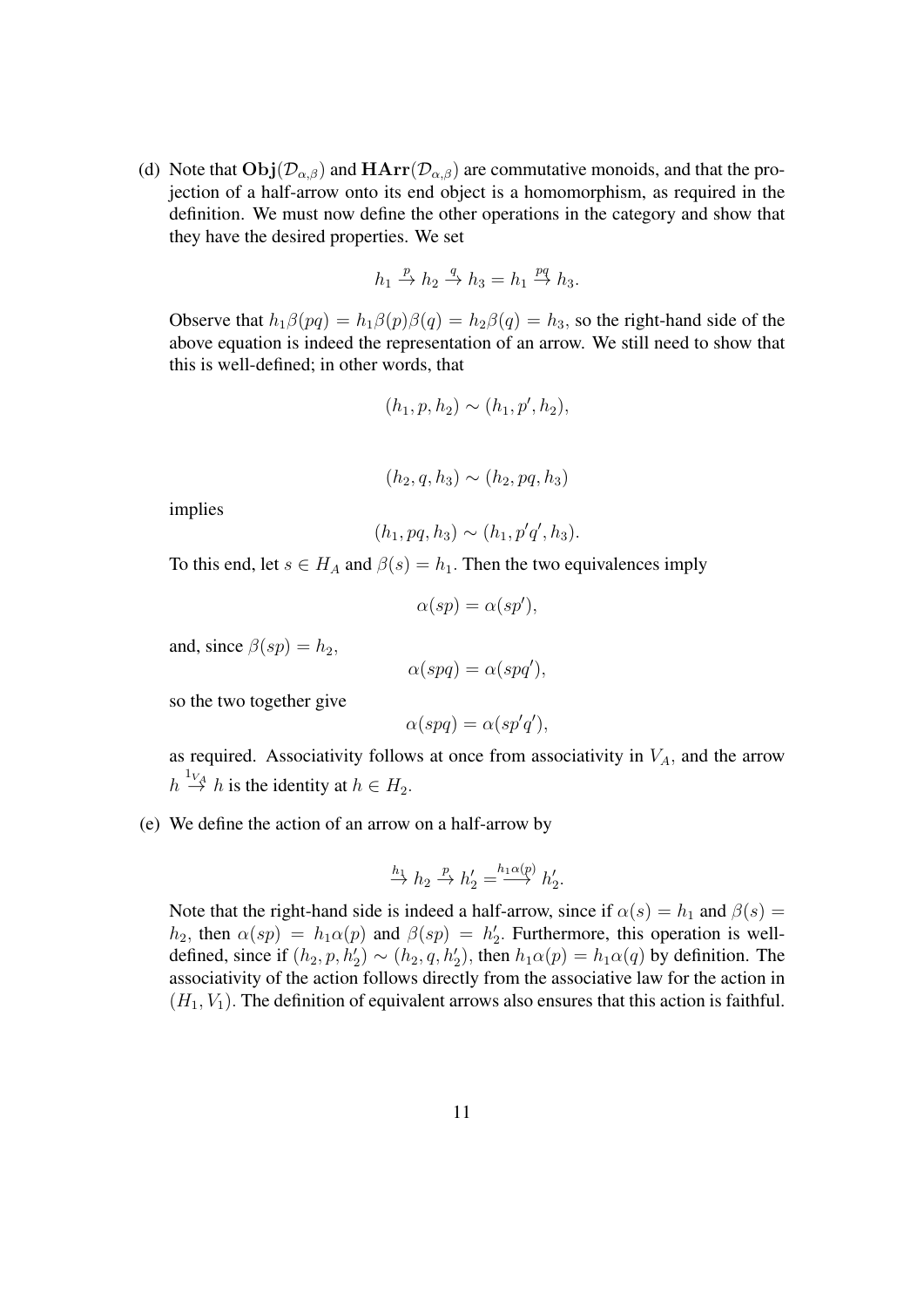(f) We can set

$$
h \stackrel{p}{\to} h' + \stackrel{h_1}{\to} h_2 = h \stackrel{p+s}{\to} h' + h_2,
$$

where  $s \in H_A$  is such that  $\alpha(s) = h_1, \beta(s) = h_2$ . We have

$$
h\beta(p+s) = h\beta(p) + \beta(s) = h' + h_2,
$$

so the right-hand side of the definition represents an arrow, and it is trivial to verify that this is well-defined. The required algebraic properties follow directly from those for the insertion operation in  $(H_1, V_1)$ .

Our main result connects the derived category to the wreath product.

#### <span id="page-11-0"></span>Theorem 1 *(Derived Category Theorem)*

Let  $A, \alpha, \beta, (H_1, V_1), H_2, V_2$  *be as above, and let*  $(H, V)$  *be a finite forest algebra.* 

*(a)* If  $\mathcal{D}_{\alpha,\beta} \prec (H, V)$ *, then* 

$$
(H_1, V_1) \prec (H, V) \circ (H_2, V_2).
$$

*(b) Suppose* α *factors as*

$$
\alpha = \gamma \delta : A^{\Delta} \to (H_1, V_1),
$$

*where*

$$
\delta: A^{\Delta} \to (H, V) \circ (H_2, V_2), \gamma: \text{Im}\delta \to (H_1, V_1),
$$

*and that*  $\beta = \pi \delta$ , *where*  $\pi$  *is the projection homomorphism from the wreath product onto its right-hand factor. Then*  $\mathcal{D}_{\alpha,\beta} \prec (H, V)$ .

The proof is largely a straightforward verification, but there are lot of things to verify, so we give the complete argument in the appendix.

# 5 Globally Idempotent and Commutative Forest Categories

<span id="page-11-1"></span>Much of the work in applying categories to automata over words entails finding effective conditions for determining when a finite category  $\mathcal C$  divides a monoid belonging to some specified variety of finite monoids. The earliest such result (which, of course, predates Tilson's introduction of category division, and provided much of the inspiration for the development of the subject), implicit in the work of Brzozowski and Simon [\[7\]](#page-18-8) and McNaughton [\[11\]](#page-18-11) on locally testable languages, establishes necessary and sufficient conditions for a finite category to divide a finite idempotent and commutative monoid.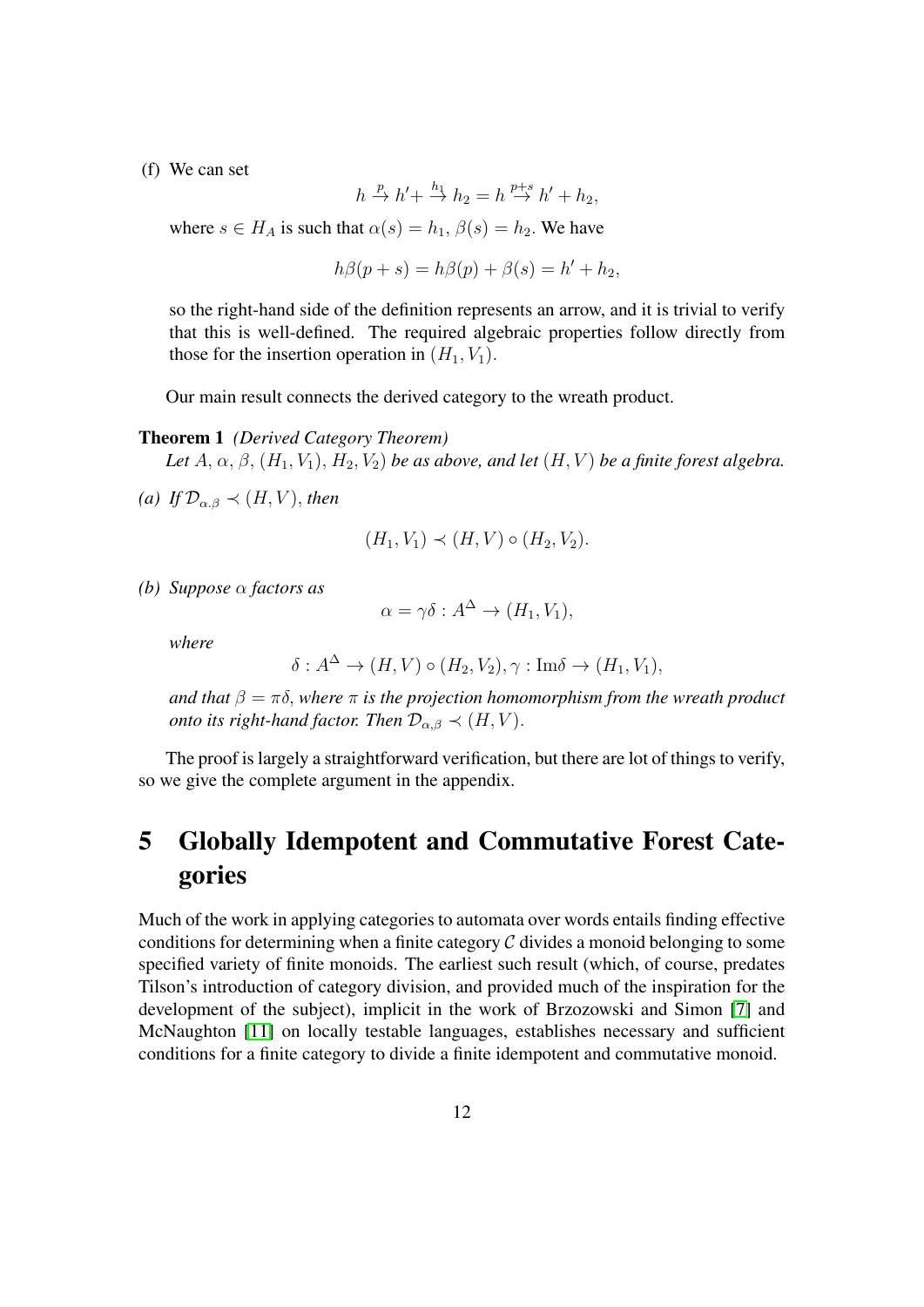Theorem 2 *A finite category* C *divides a finite idempotent and commutative monoid if* and only if for every  $x \in \text{Obj}(\mathcal{C})$ , the monoid  $\text{Arr}(x, x)$  is idempotent and commuta*tive.*

Here we will study an analogous question for forest categories. Let  $H$  be an idempotent and commutative monoid, with its operation written additively. H, of course, acts faithfully on itself, and the result is a forest algebra  $(H, H)$ . We call such a forest algebra a *flat idempotent and commutative forest algebra,* because when we evaluate the homomorphic image of a forest  $s \in H_A$  in  $(H, H)$ , the value does not depend on the tree structure at all, but only on the node labels. We say that a forest category  $\mathcal C$  is *globally idempotent and commutative* if it divides a flat idempotent and commutative forest algebra.

Let D be either a forest diagram or a context diagram over a forest category  $\mathcal{C}$ . Recall that each such diagram has a value  $val(D)$  in either  $HArr(rootsum(D))$  (for forest diagrams) or  $Arr(stat(D), rootsum(D))$  (for context diagrams). We denote by  $supp(D)$  the set of arrows and half-arrows occurring in the diagram.

<span id="page-12-0"></span>Theorem 3 *A forest category is globally idempotent and commutative if and only if the following condition holds: If*  $D_1$  *and*  $D_2$  *are forest diagrams over* C *with*  $supp(D_1)$  =  $supp(D_2)$  and  $rootsum(D_1) = rootsum(D_2)$ , then  $val(D_1) = val(D_2)$ .

### Proof

First suppose C divides a flat idempotent and commutative forest algebra  $(H, H)$ . Let D be a forest diagram, and let U be the set of all half-arrows and arrows in D. Each  $u \in U$ is covered by some  $h_u \in H$ , and it follows that  $val(D)$  is covered by  $\sum_{u \in U} h_u$ . Since  $H$  is idempotent and commutative, this value is completely determined by  $U$ . Thus if  $supp(D_1) = supp(D_2)$ , then  $val(D_1)$  and  $val(D_2)$  are covered by the same element of H. Thus if  $rootsum(D_1) = rootsum(D_2)$  as well,  $val(D_1) = val(D_2)$ , by the injectivity property of division. Now suppose  $C$  satisfies the condition in the statement of the theorem. It follows from faithfulness that  $C$  satisfies an analogous condition for context diagrams: If  $D_1$  and  $D_2$  are context diagrams over C with  $supp(D_1) = supp(D_2)$ ,  $rootsum(D_1) = rootsum(D_2)$ , and  $start(D_1) = start(D_2)$ , then  $val(D_1) = val(D_2)$ . Let H be the monoid consisting of all subsets of  $HArr(\mathcal{C}) \cup Arr(\mathcal{C})$ , with union as the operation. Suppose u is an arrow or half-arrow of C. We say  $X \in H$  covers u if there is a context diagram or forest diagram D such that  $val(D) = u$  and  $supp(D) = X$ . It follows readily from the conditions on forest diagrams and context diagrams that this covering relation defines a division  $C \prec (H, H)$ .

 $\Box$ 

As corollary to the proof we obtain:

<span id="page-12-1"></span>Theorem 4 *It is decidable if a given finite forest category is globally idempotent and commutative.*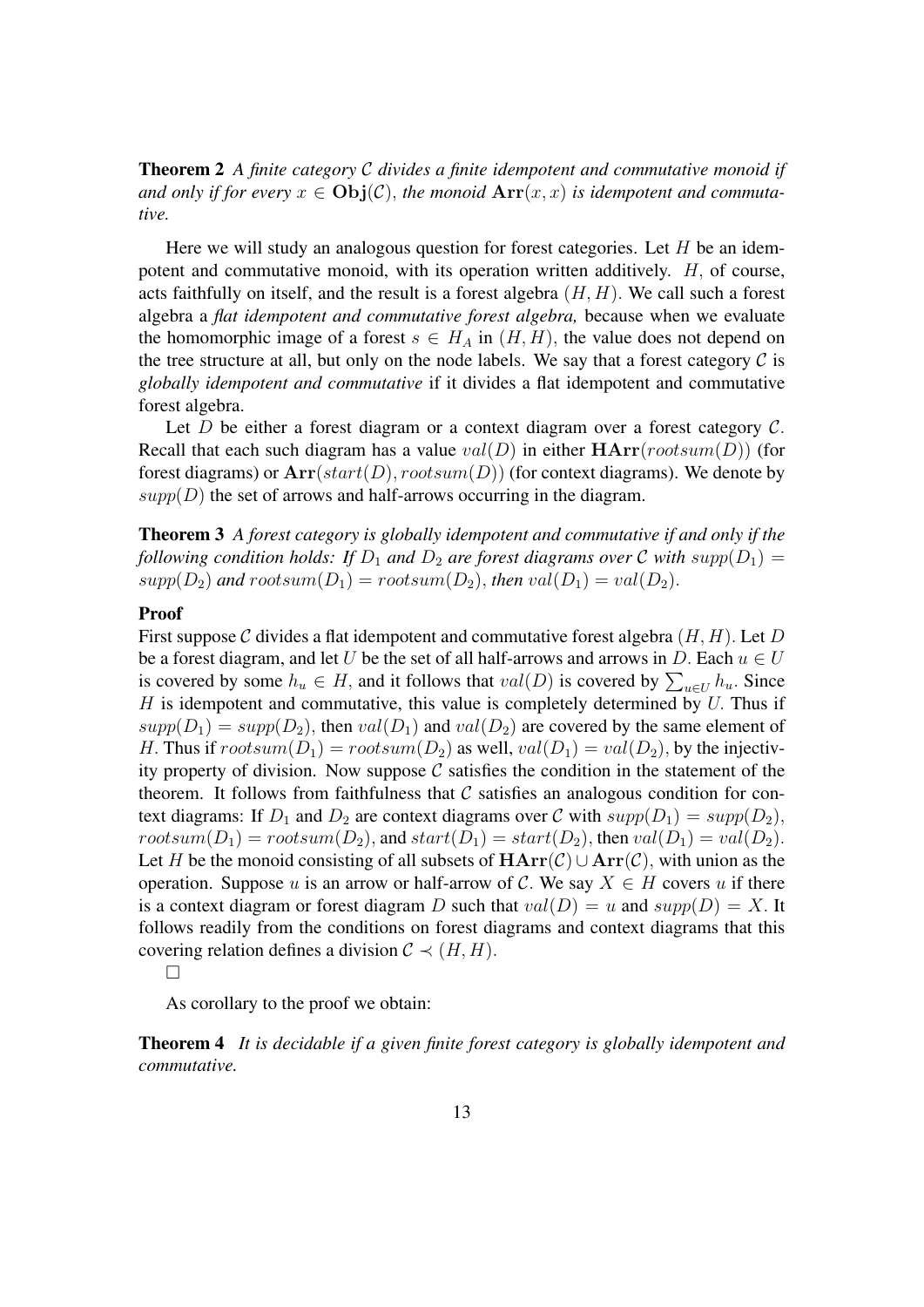#### Proof

The proof of Theorem [3](#page-12-0) shows that  $C$  is globally idempotent and commutative if and only if it divides  $(H, H)$ , where H is the monoid of subsets of  $HArr(\mathcal{C}) \cup Arr(\mathcal{C})$ . This can be effectively checked, if necessary by enumerating every possible covering relation and checking if it is a division.

 $\Box$ 

When one compares the decision procedure given in Theorem [4](#page-12-1) for globally idempotent and commutative forest categories to the one in Theorem [2](#page-11-1) for ordinary categories, the former appears ridiculously inadequate, and scarcely deserves to be called an 'algorithm,' while the latter much more reasonably entails verifying  $O(n^2)$  identities, where  $n$  is the number of arrows in the category. Of course one would like something just as reasonable for forest categories. More precisely, we wish to have a small list of identities, each involving two diagrams with a small number of objects and arrows, such that one can transform one forest diagram into another with the same support and terminal objects by repeated application of the identities. It is possible to produce such a list by going carefully through the arguments in Place and Segoufin [\[14\]](#page-18-4) on locally testable tree languages, and noting down precisely what axioms are required to produce the analogous result there. Here is one such list:

**Theorem 5** Let C be a finite forest category in which  $\text{Obj}(\mathcal{C})$  is idempotent and com*mutative.* C *is globally idempotent and commutative if and only if*

(*i*) (Loop removal.) Whenever  $\stackrel{r}{\to} y \in \textbf{HArr}(\mathcal{C})$  and  $y \stackrel{s}{\to} y$ ,  $y \stackrel{t_1}{\to} z_1$ ,  $y \stackrel{t_2}{\to} z_2 \in$  $Arr(C),$ 

<span id="page-13-0"></span>
$$
\xrightarrow{r} y \xrightarrow{s} y \xrightarrow{t_1} z_1 = \xrightarrow{r_1} y \xrightarrow{t_1} z_1
$$
  
\n
$$
\xrightarrow{r} y \xrightarrow{s} y \xrightarrow{t_2} z_2 = \xrightarrow{r_2} y \xrightarrow{s} y \xrightarrow{t_2} z_2
$$

*(ii) (Horizontal absorption) For all*  $x, y, z, z' \in Obj(\mathcal{C}), \rightarrow x \in HArr(\mathcal{C}), \rightarrow x+y \in$  $\textbf{HArr}(\mathcal{C}), t \in \textbf{Arr}(x+y,z),$  and  $u \in \textbf{Arr}(x,z'),$ 

$$
\begin{array}{c}\n\stackrel{r}{\rightarrow} x \\
\stackrel{s}{\rightarrow} x + y \\
\stackrel{r}{\rightarrow} x \stackrel{u}{\rightarrow} z' \\
\stackrel{r}{\rightarrow} x \stackrel{r}{\rightarrow} z'\n\end{array} = \begin{array}{c}\n\stackrel{s}{\rightarrow} x + y \stackrel{t}{\rightarrow} z \\
\stackrel{r}{\rightarrow} x \stackrel{u}{\rightarrow} z'\n\end{array}
$$

*(iii) (Horizontal idempotence.) For all*  $\rightarrow x \in \textbf{HArr}(\mathcal{C})$ ,

$$
\xrightarrow{r} x \xrightarrow{r} x + \xrightarrow{r} x.
$$

The rather involved proof, which naturally enough closely tracks the one given in [\[14\]](#page-18-4), is given in the appendix.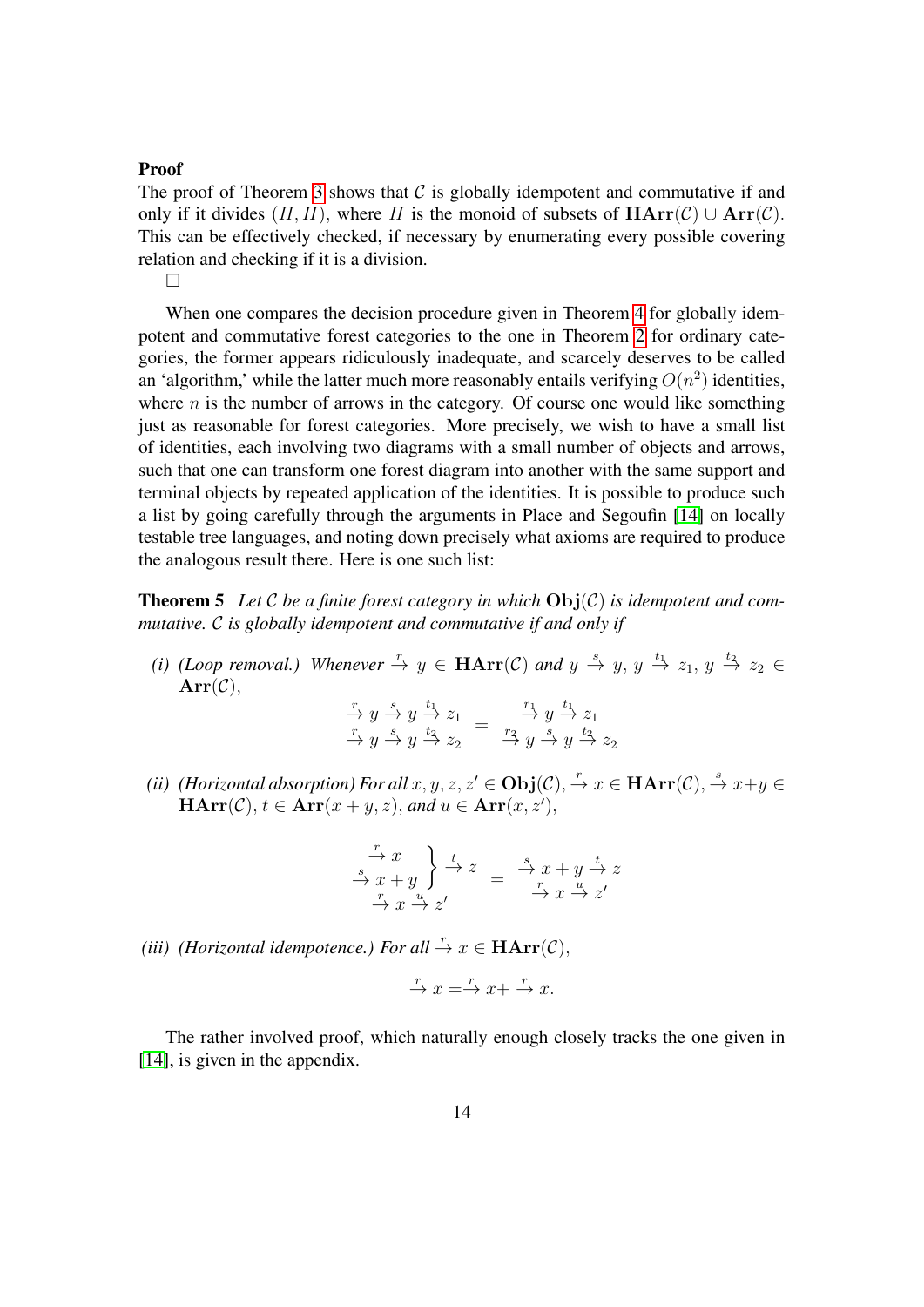### 6 Application to Locally Testable Forest Languages

In the present section we show how the theory developed in this paper leads to a new treatment of the recent results in [\[14\]](#page-18-4) on locally testable tree languages. While our treatment comes wrapped in a great deal of new formalism, it has the advantage of very clearly separating the two main principles of the argument: The characterization of globally idempotent and commutative forest categories given in Theorems [4](#page-12-1) and [5](#page-13-0) above, and bounds on the index of definiteness given in Lemma [7](#page-15-0) below. Each of these principles can be applied separately in other problems. While our exposition here concerns only what [\[14\]](#page-18-4) calls 'Idempotent Local Testability', we have little doubt that our methods can also shed light on the other formulations of local testability given there. We discuss these briefly in the final section.

Let A be a finite alphabet and let  $s \in H_A$ . Let  $k > 0$ . We will define the k-definite *type* of a node in s by induction on k. All nodes have the same 0-definite type. If  $k > 0$ then the k-definite type of a node is the pair  $(a, T)$ , where a is the label of the node, and T is the set of  $(k - 1)$ -definite types of its children.

Let s,  $t \in H_A$ . We define  $s \sim_k t$  if the set of k-definite types of the roots of s is equal to the set of  $k$ -definite types of the roots of  $t$ . It is clear that this equivalence relation is compatible with addition in  $H_A$ , and that  $s \sim_k t$  and  $p \in V_A$  implies  $sp \sim_k tp$ . So  $\sim_k$  is a forest algebra congruence of finite index, and thus there is a quotient forest algebra  $(H_k, V_k)$ . We denote by  $\beta_k$  the projection homomorphism from  $A^{\Delta}$  onto this quotient. Note that if  $s \in H_A$  then  $\beta_k(s)$  can be thought of as the set of k-definite types of the root nodes of s. The congruence  $\sim_k$  is an analogue for forest algebras to the congruence that identifies two words if they have the same suffix of length  $k$ , and the quotient algebra is an analogue to the free  $k$ -definite semigroup. In fact, many such analogues are possible, depending on how one defines the horizontal component of the quotient algebra; here we are just treating the case where the horizontal component is idempotent and commutative.

Again, let s,  $t \in H_A$ , and let  $k > 0$ . We define  $s \equiv_k t$  if  $s \sim_{k-1} t$ , and the set of  $k$ -types of nodes in s is equal to the set of  $k$ -types of nodes of  $t$ . Once again, this is a congruence of finite index on  $(H_k, V_k)$ . We say that  $L \subseteq H_A$  is k-locally testable if it is a union of  $\equiv_k$ -classes, and *locally testable* if it is k-locally testable for some k. Thus, for example, membership in a 1-locally testable forest language depends only on the set of node labels for a forest, while a condition like 'there is a node labeled a with a child labeled b, but no node labeled  $a$  with children labeled  $a$  and  $b'$  defines a 2-locally testable forest language.

<span id="page-14-0"></span>As is the case with words, locally testable languages are recognized by a particular kind of wreath product. The proof of the theorem below is an immediate consequence of the characterization of wreath products in terms of sequential compositions (Theorem 3 of [\[6\]](#page-18-0)), and the fact that the languages recognized by flat idempotent and commutative algebras are exactly those for which membership only depends on the set of node labels.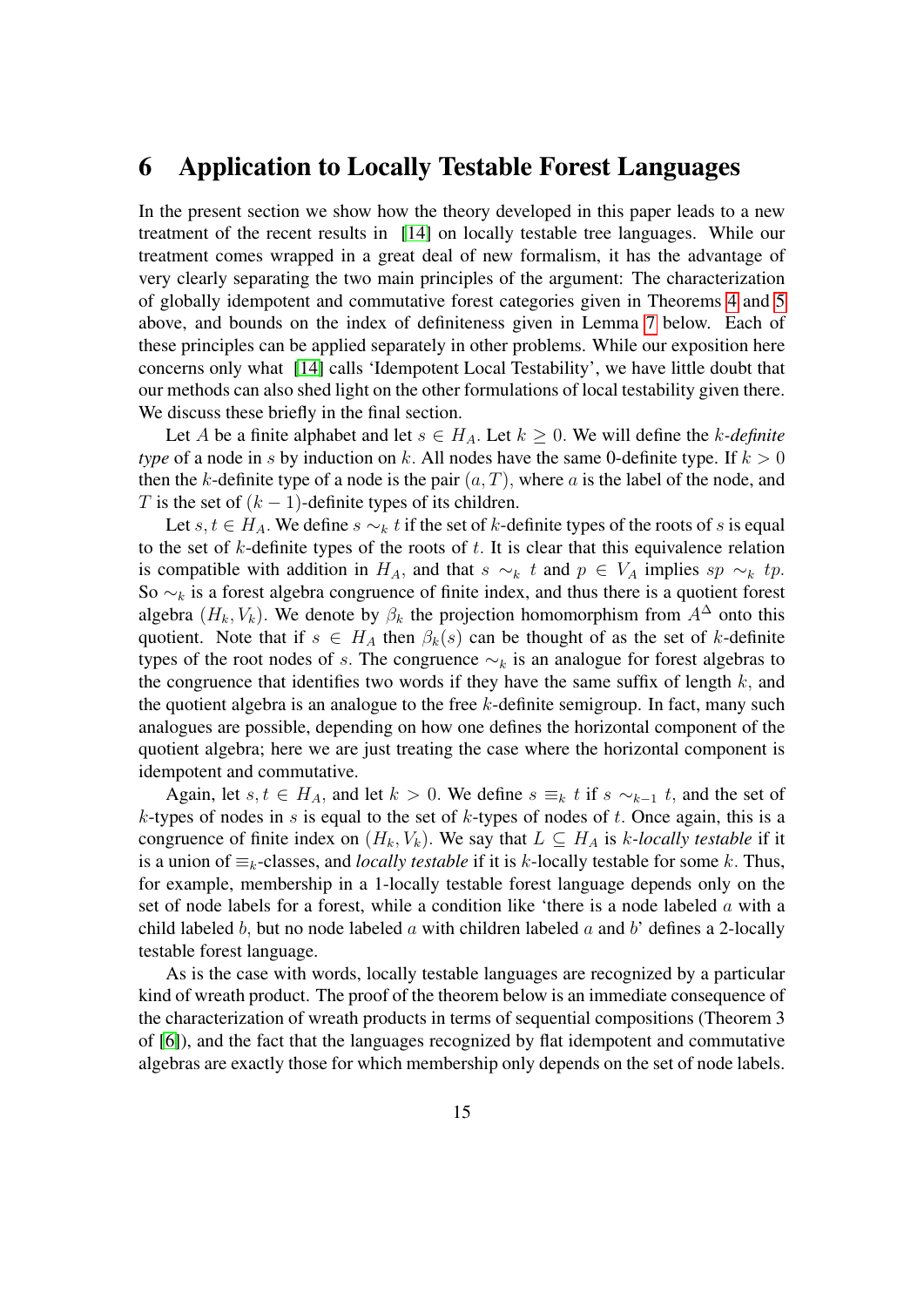**Theorem 6**  $L \subseteq H_A$  is k-locally testable if and only if it is recognized by a homomor*phism*

$$
\gamma: A^{\Delta} \to (H, H) \circ (H_k, V_k),
$$

*where*  $(H, H)$  *is flat idempotent and commutative, and*  $\pi \gamma = \beta_k$ *, where*  $\pi$  *is the projection homomorphism from the wreath product onto its right-hand factor,*

The following lemma, a critical combinatorial fact in this study, is adapted from another argument in Place and Segoufin [\[14\]](#page-18-4). In many respects, it plays the role of the 'Delay Theorem' (Tilson [\[19\]](#page-19-4)) in analogous work on languages of words.

<span id="page-15-0"></span>**Lemma 7** Let  $(H, V)$  be a finite forest algebra, with H idempotent and commutative, and let  $\alpha : A^{\Delta} \to (H, V)$  be a homomorphism. Let  $k > |H|^2$ , and let  $N > k$ . Then the following properties hold:

- (i) If  $r, s \in H_A$  with  $\beta_k(r) + \beta_k(s) = \beta_k(s)$ , then there exist  $r', s' \in H_A$  such that  $\alpha(r) = \alpha(r'), \alpha(s) = \alpha(s'),$  and  $\beta_N(r') + \beta_N(s') = \beta_N(s').$
- (ii) If  $r \in H_A$ ,  $p \in V_A$ , with  $\beta_k(r) = \beta_k(r)$ , then there exist  $r' \in H_A$ ,  $p' \in V_A$ , with  $\alpha(r) = \alpha(r'), \alpha(rp) = \alpha(r'p'),$  and  $\beta_N(r') = \beta_N(r'p').$

The proof is given in the appendix.

For local testability, this implies the following:

<span id="page-15-1"></span>**Theorem 8** If  $L \subseteq H_A$  is locally testable, then it is  $|H|^2 + 1$ -locally testable.

#### Proof

By hypothesis, L is N-locally testable for some N. Let  $k = |H_L|^2 + 1$ . By Theorems [6](#page-14-0) and [1,](#page-11-0)  $\mathcal{D}_{\alpha_L,\beta_N}$  divides a flat idempotent and commutative forest algebra. This implies, by Theorem [5,](#page-13-0) that  $\text{HArr}(\mathcal{D}_{\alpha_L,\beta_N})$  is idempotent and commutative, and consequently its homomorphic image  $H_L$  is idempotent and commutative. Thus Lemma [7](#page-15-0) applies. We will use this lemma to show that  $\mathcal{D}_{\alpha_L,\beta_k}$  satisfies the three conditions in Theorem [5,](#page-13-0) and thus L is  $(k + 1)$ -locally testable by Theorems [6.](#page-14-0) We have already observed that  $H_L$  is idempotent and commutative, and this gives us horizontal idempotence of  $\mathcal{D}_{\alpha_L,\beta_k}$ for all values of  $k$ .

To establish the horizontal absorption condition, let  $r, s \in H_A$  with  $\beta_k(r) + \beta_k(s) =$  $\beta_k(s)$ . We need to show, for all  $t, u \in V_A$ , that  $\alpha_L((r+s)t + ru) = \alpha_L(st + ru)$ —this is precisely what it means for the two half-arrows on the two sides of the horizontal absorption identity to be equal in the derived category. If we take  $r'$  and  $s'$  as in the Lemma, then since the horizontal absorption identity is assumed to hold in  $\mathcal{D}_{\alpha_L,\beta_N}$ , we have  $\alpha_L((r'+s')t + r'u) = \alpha_L(s't + r'u)$ . Since  $\alpha_L(r) = \alpha_L(r')$  and  $\alpha_L(s) = \alpha_L(s')$ , we obtain  $\alpha_L((r + s)t + ru) = \alpha_L(st + ru)$ , as required. The loop removal condition is established in the same way, using the other part of Lemma [7.](#page-15-0)  $\Box$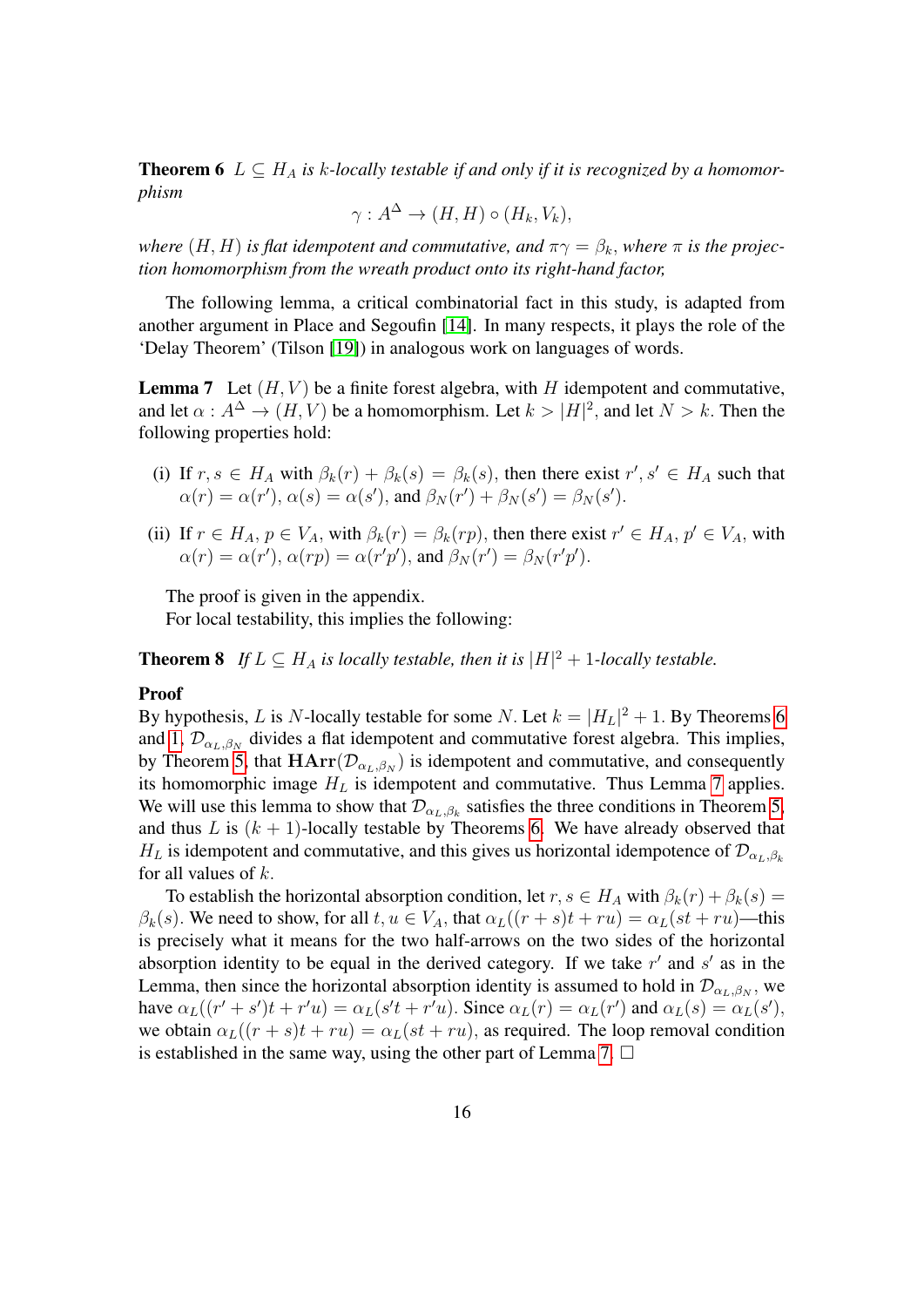Theorem 9 *It is decidable whether a given regular forest language* L *(given, say, by an automaton that recognizes it) is locally testable.*

#### Proof

Theorems [8](#page-15-1) and Theorem [4](#page-12-1) give an easy proof of decidability: From the presentation of L we can effectively calculate the syntactic forest algebra  $(H_L, V_L)$ , the syntactic morphism  $\alpha_L$ , and from this the derived category  $\mathcal{D}_{\alpha,\beta_k}$ , where k is as in Theorem [8.](#page-15-1) We can then check effectively whether this category is globally idempotent and commutative.  $\Box$ 

We get a nicer proof of decidability by employing the criteria in Theorem [5.](#page-13-0) As we saw in the proof of Theorem [8,](#page-15-1) the category conditions translate into simple identities in the same spirit as the 'tameness' conditions given in [\[14\]](#page-18-4). We state these formally as follows:

**Theorem 10**  $L \subseteq H_A$  *is locally testable if and only if the following hold, with*  $k =$  $|H|^2 + 1.$ 

*(i)* For all  $r, s \in H_A$ ,  $t, u \in V_A$ , with  $\beta_k(r) \subset \beta_k(s)$ , we have

$$
\alpha_L((r+s)t+ru)=\alpha_L(st+ru).
$$

*(ii)* For all  $r \in H_A$ ,  $p, q, q' \in V_A$ , *with*  $\beta_k(rp) = \beta_k(r)$ , *we have* 

$$
\alpha_L(rpq + rpq') = \alpha_L(rq + rpq').
$$

### 7 Conclusion and Further Research

We have shown here how to extend the algebra of finite categories, which Tilson [\[19\]](#page-19-4) described as 'an essential ingredient' in the study of monoids—and especially the Derived Category Theorem—to the setting of forest algebras. This entailed some fundamental modifications to the original definition, in particular the introduction of an additive structure on  $Obj(\mathcal{C})$  and the use of half-arrows. We then showed how this can be applied to give a new treatment recent results on locally testable languages.

The great advantage of this abstract approach is that, as with word languages and monoids, it isolates the mathematical principles underlying the separate parts of the argument in such a manner that they can be applied elsewhere to a range of other problems. Let us briefly indicate what some of these other problems might be.

First, we chose the case of idempotent locally testable languages because they were in a sense the easiest to treat. But Place and Segoufin treat another version of local testability, called  $(k, l)$ -local testability, in which one looks not merely for occurrences of neighborhoods of depth  $k$ , but counts the number of these occurrences up to threshold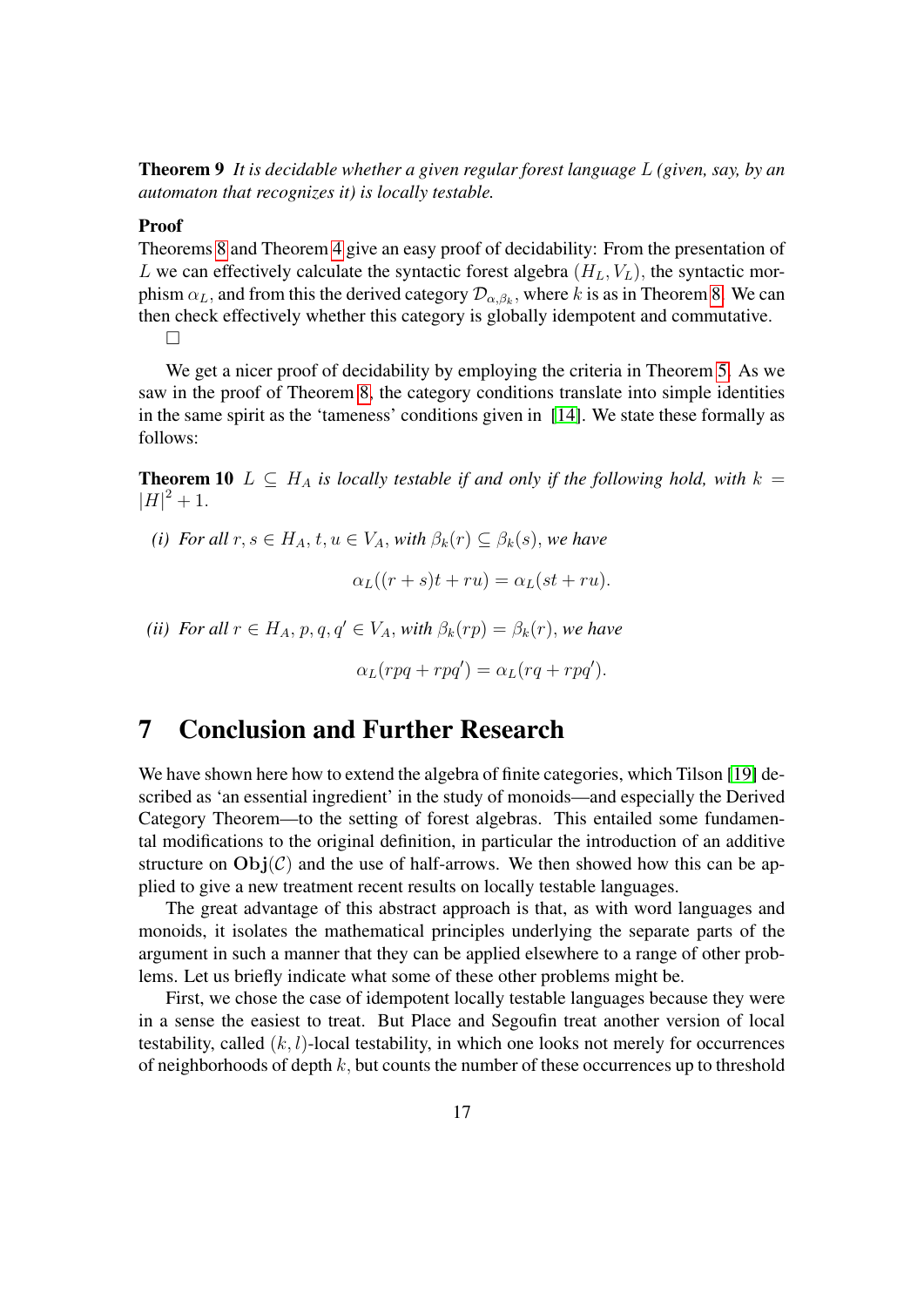l. Here again the problem becomes one of determining whether the syntactic morphism factors through a wreath product with a flat idempotent and commutative forest algebra on the left. If one can bound  $k$  and  $l$  in terms of the size of the syntactic forest algebra (carried out in [\[14\]](#page-18-4) by a pumping argument along the lines of our Lemma [7\)](#page-15-0), then our Theorem [4](#page-12-1) applies to give decidability. Unfortunately, we no longer have the more satisfactory Theorem [5](#page-13-0) since in this case the object set of the derived category is no longer idempotent. Finding a version of this theorem that works without the hypothesis of an idempotent object set is an worthwhile problem. It would also be worthwhile to see how to make this theory work for binary trees, the first case Place and Segoufin treat. These do not fit so neatly into our formalism, which was developed for unranked trees.

One can also try to apply these methods to the treatment of tree languages definable in first-order logic with successor, in [\[1\]](#page-17-1), where a wreath product with a flat aperiodic and commutative left-hand factor occurs.

The large number of problems in the theory of languages and monoids that involved wreath products where the right-hand factors are definite semigroups led to the formulation of a general principle, by means of which one could bound the index of definiteness as a function of the size of the syntactic monoid. This is the 'Delay Theorem', established first in different terms in Straubing [\[16\]](#page-19-3) and given its definitive formulation in terms of categories by Tilson [\[19\]](#page-19-4). In our application of forest algebras, we bound this index only in our very special case (Lemma [7\)](#page-15-0), but we strongly suspect that the same sort of argument can be extended to give a more general formulation, an analogue of the Delay Theorem for forest categories.

Finally, we have already noted that several important unsolved problems about logics on trees (e.g., CTL, CTL<sup>\*</sup>, and first-order logic with ancestor) hinge on being able to decide whether a given forest algebra admits a certain kind of wreath product decomposition [\[6\]](#page-18-0). The Derived Category Theorem, both in its original formulation and in the extension we give here to forest algebras, was designed precisely to address the question of finding such decompositions. So it may well prove to play an important role in the solution to these problems from logic.

### References

- <span id="page-17-1"></span>[1] M. Benedikt and L. Segoufin. Regular tree languages definable in FO. In Volker Diekert and Bruno Durand, editors, *STACS*, volume 3404 of *Lecture Notes in Computer Science*, pages 327–339. Springer, 2005.
- <span id="page-17-0"></span>[2] M. Bojanczyk and I. Walukiewicz. Forest algebras. In Erich Graedel Joerg Flum and Thomas Wilke, editors, *Logic and Automata: History and Perspectives*. Amsterdam University Press, 2008.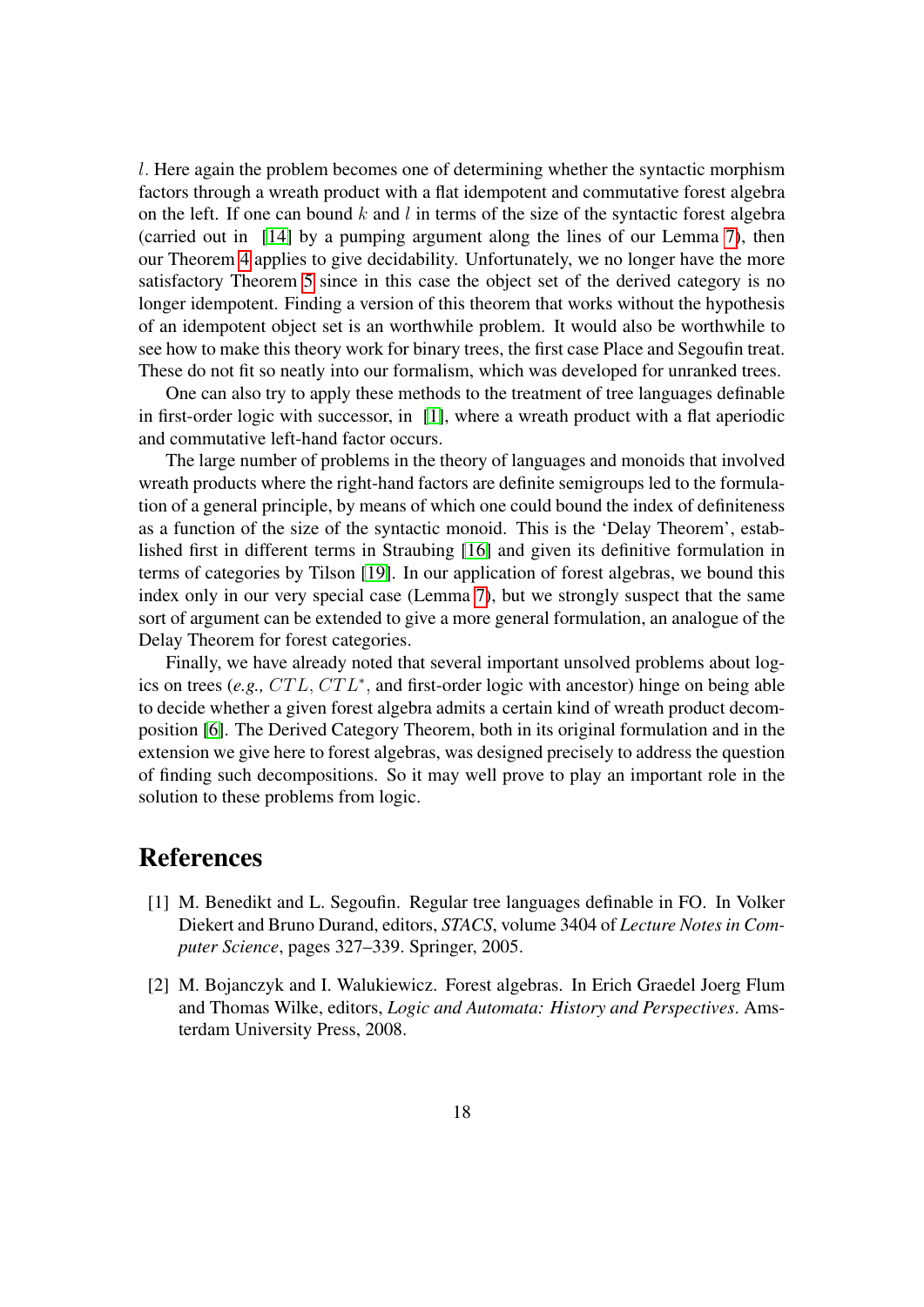- <span id="page-18-3"></span>[3] Mikolaj Bojanczyk. Two-way unary temporal logic over trees. In *LICS*, pages 121–130, 2007.
- <span id="page-18-2"></span>[4] Mikolaj Bojanczyk and Luc Segoufin. Tree languages defined in first-order logic with one quantifier alternation. In *ICALP*, pages 233–245, 2008.
- <span id="page-18-1"></span>[5] Mikolaj Bojanczyk, Luc Segoufin, and Howard Straubing. Piecewise testable tree languages. In *LICS*, pages 442–451. IEEE Computer Society, 2008.
- <span id="page-18-0"></span>[6] Mikolaj Bojanczyk, Howard Straubing, and Igor Walukiewicz. Wreath products of forest algebras, with applications to tree logics. In *LICS*, pages 255–263. IEEE Computer Society, 2009.
- <span id="page-18-8"></span>[7] J. A. Brzozowski and I. Simon. Characterizations of locally testable events. *Discrete Math.*, 4:243–271, 1973.
- <span id="page-18-5"></span>[8] Z. Ésik and P. Weil. On logically defined recognizable tree languages. In Paritosh K. Pandya and Jaikumar Radhakrishnan, editors, *FST TCS 2003: Foundations of Software Technology and Theoretical Computer Science, 23rd Conference, Mumbai, India, December 15-17, 2003, Proceedings*, volume 2914 of *Lecture Notes in Computer Science*, pages 195–207. Springer, 2003.
- <span id="page-18-6"></span>[9] Z. Esik and P. Weil. Algebraic recognizability of regular tree languages. ´ *Theor. Comput. Sci*, 340(1):291–321, 2005.
- <span id="page-18-7"></span>[10] R. McNaughton and S. Papert. *Counter-Free Automata*. Cambridge: MIT Press, 1971.
- <span id="page-18-11"></span>[11] Robert McNaughton. Algebraic decision procedures for local testability. *Mathematical Systems Theory*, 8(1):60–76, 1974.
- <span id="page-18-10"></span>[12] Jean-Éric Pin.  $PG = BG$ , a success story. In J. Fountain, editor, *NATO Advanced Study Institute Semigroups, Formal Languages and Groups*, pages 33–47. Kluwer academic publishers, 1995.
- <span id="page-18-9"></span>[13] Jean-Éric Pin, Howard Straubing, and Denis Thérien. Locally trivial categories and unambiguous concatenation. *Journal of Pure and Applied Algebra*, 52:297– 311, 1988.
- <span id="page-18-4"></span>[14] Thomas Place and Luc Segoufin. A decidable characterization of locally testable tree languages. In Susanne Albers, Alberto Marchetti-Spaccamela, Yossi Matias, Sotiris E. Nikoletseas, and Wolfgang Thomas, editors, *ICALP (2)*, volume 5556 of *Lecture Notes in Computer Science*, pages 285–296. Springer, 2009.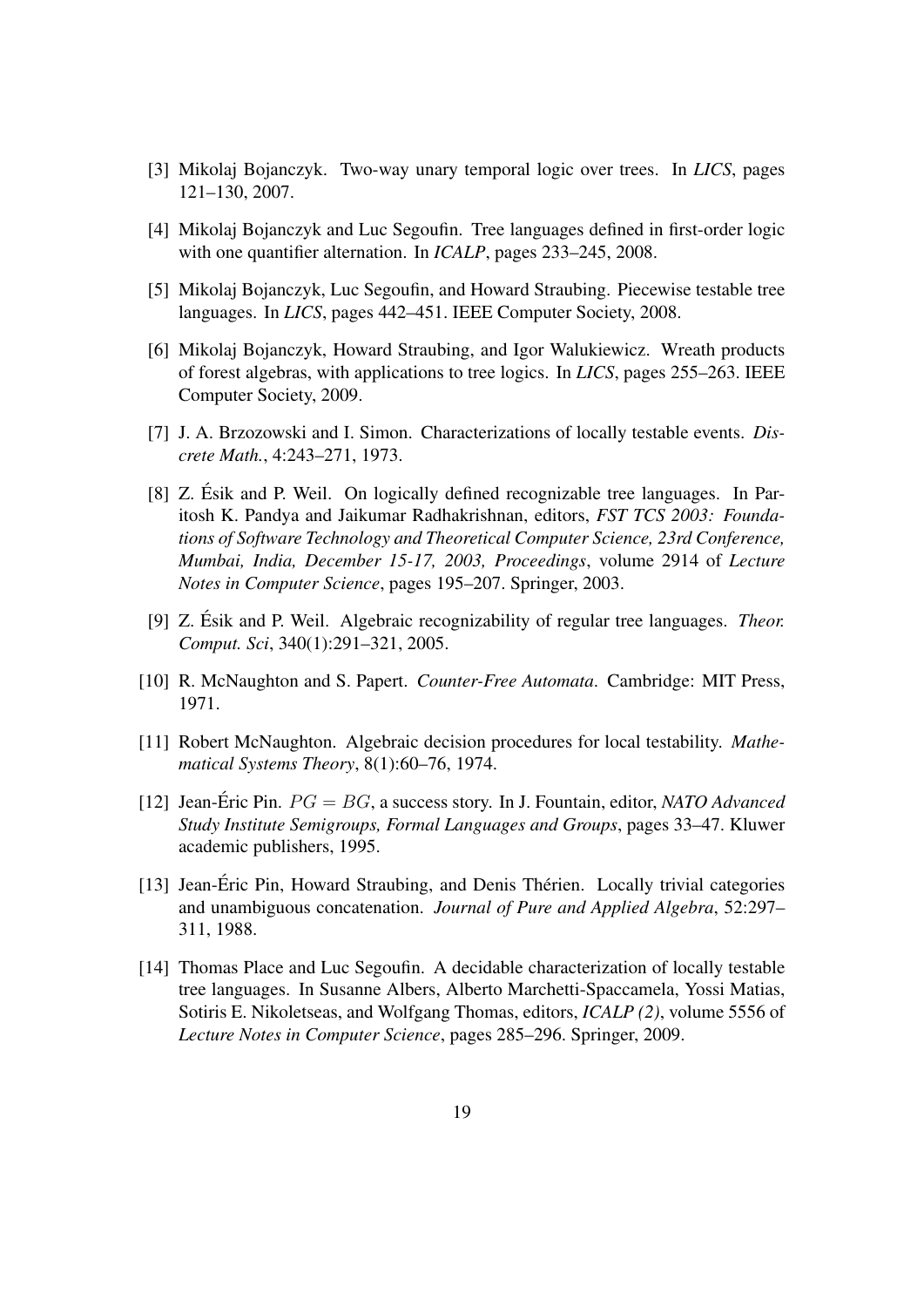- <span id="page-19-5"></span>[15] J. Rhodes and B. Steinberg. *The q-Theory of Finite Semigroups*. Berlin: Springer, 2008.
- <span id="page-19-3"></span>[16] H. Straubing. Finite semigroup varieties of the form V\*D. *J. Pure and Applied Algebra*, 36:53–94, 1985.
- <span id="page-19-0"></span>[17] H. Straubing. *Finite automata, formal logic, and circuit complexity*. Progress in Theoretical Computer Science. Birkhäuser Boston Inc., Boston, MA, 1994.
- <span id="page-19-1"></span>[18] Denis Thérien and Thomas Wilke. Nesting until and since in linear temporal logic. *Theory Comput. Syst.*, 37(1):111–131, 2004.
- <span id="page-19-4"></span>[19] B. Tilson. Categories as algebra: an essential ingredient in the theory of monoids. *J. Pure Appl. Algebra*, 48:83198, 1987.
- <span id="page-19-2"></span>[20] Thomas Wilke. Classifying discrete temporal properties. In Christoph Meinel and Sophie Tison, editors, *STACS*, volume 1563 of *Lecture Notes in Computer Science*, pages 32–46. Springer, 1999.

## A Proof of the Derived Category Theorem

Before proceeding to the proof, we note a subtlety in the definition of division of forest algebras. Since a forest algebra is, in particular, a transformation monoid, there is actually a second notion of division, which comes from the theory of transformation monoids: We say that  $(H, V)$  *tm-divides*  $(H', V')$  if there is a submonoid K of H', and a surjective monoid homomorphism  $\Psi : K \to H$  such that for each  $v \in V$  there exists  $\hat{v} \in V'$  with  $K\hat{v} \subseteq K$ , and for all  $k \in K$ ,

$$
\Psi(k\hat{v}) = \Psi(k)v.
$$

<span id="page-19-6"></span>Fortunately, the two notions of division coincide. It is not difficult to show:

**Lemma 11** Let  $(H_1, V_1)$  and  $(H_2, V_2)$  be forest algebras.  $(H_1, V_1) \prec (H_2, V_2)$  if and only if  $(H_1, V_1)$  *tm*-divides  $(H_2, V_2)$ .

#### Proof

First suppose  $(H_1, V_1)$  divides  $(H_2, V_2)$ . Then there is a submonoid V' of  $V_2$  and a forest algebra homomorphism

$$
\alpha : (0 \cdot V', V') \to (H_1, V_1).
$$

(Strictly speaking, we should reduce  $V'$  to the quotient that acts faithfully on  $0 \cdot V'$ , but leaving this reduction out does not change the argument.) Let  $v \in V_1$ , and set  $\hat{v}$  to be any element of V' such that  $\beta(\hat{v}) = v$ . We then have for  $h \in 0 \cdot V'$ ,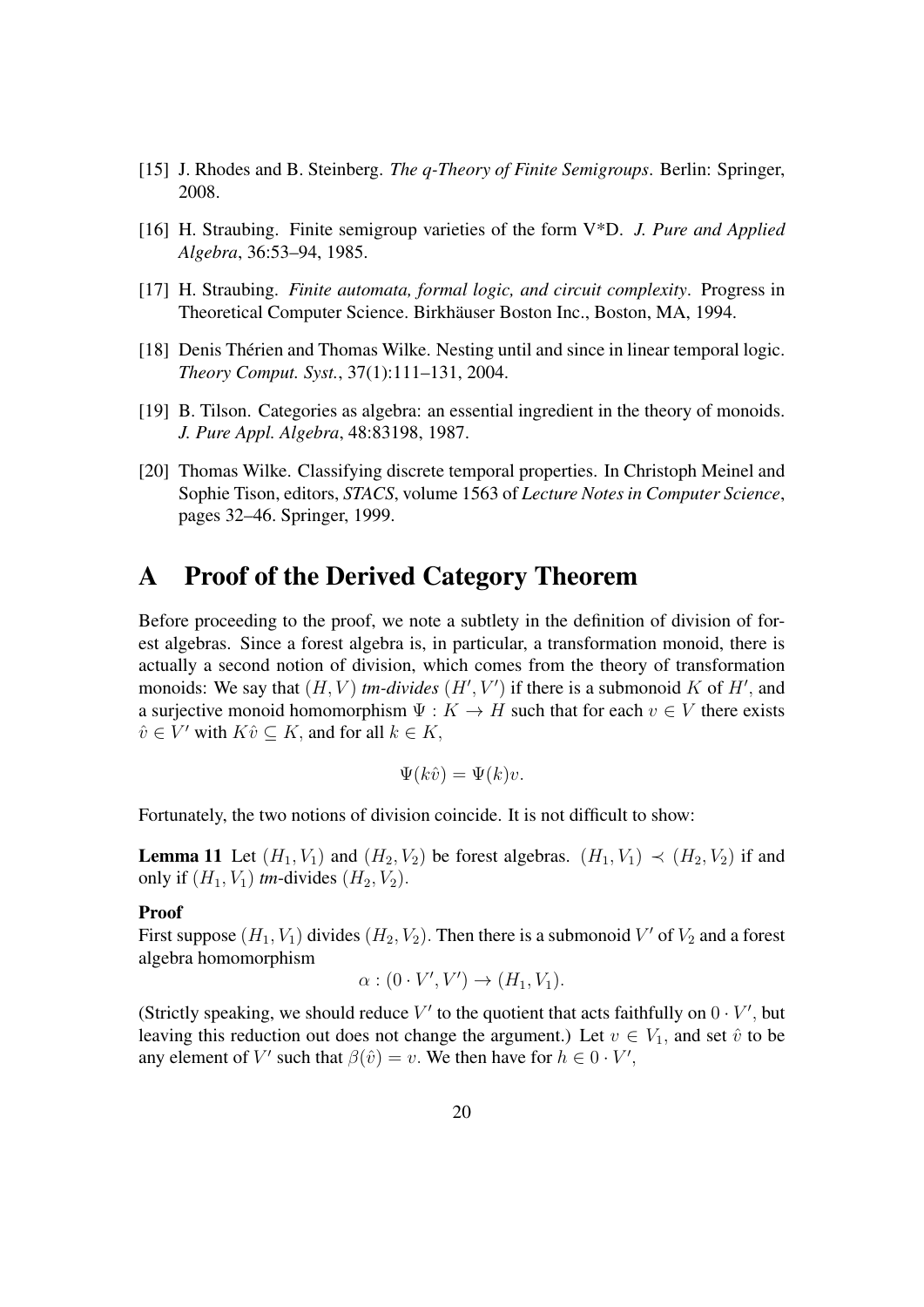$$
\alpha(h\hat{v}) = \alpha(h)\alpha(\hat{v}) = \alpha(h)v,
$$

so  $(H_1, V_1)$  tm-divides  $(H_2, V_2)$ .

Conversely, suppose  $(H_1, V_1)$  tm-divides  $(H_2, V_2)$ , with underlying morphism  $\alpha$ :  $H' \rightarrow H_1$ . Let A be an alphabet at least as large as  $V_1$ , and let  $\gamma : A \rightarrow V_1$  be an onto map. This extends, because of the universal property of the free forest algebra, to a (surjective) forest algebra morphism  $\gamma : A^{\Delta} \to (H_1, V_1)$ . We define  $\delta : A \to V_1'$  by setting

$$
\delta(a) = \widehat{\gamma(a)}
$$

for all  $a \in A$ , and consider its extension  $\delta$  to a forest algebra morphism. It is enough to show that for  $x, y \in V_A$ ,  $\delta(x) = \delta(y)$  implies  $\gamma(x) = \gamma(y)$ . This will imply that  $\gamma$ factors through  $\delta$ . and give the required division.

Observe that if  $s \in H_A$ , then  $\delta(s)$  is in the domain H' of  $\alpha$ , because  $s = 0 \cdot x$  for some  $x \in V_1$ , and thus

$$
\gamma(s) = \gamma(0)\gamma(x)
$$
  
=  $\alpha(\delta(0))\gamma(x)$   
=  $\alpha(\delta(0)\widehat{\gamma(x)})$   
=  $\alpha(\delta(0)\delta(x))$   
=  $\alpha(\delta(0 \cdot x))$   
=  $\alpha(\delta(s)).$ 

So by assumption, we have

$$
\alpha(\delta(s))\gamma(a) = \alpha(\delta(s)\delta(a))
$$

for all  $s \in H_A$ ,  $a \in A$  A straightforward induction on the number of nodes in x implies that for any  $x \in V_A$ ,

$$
\alpha(\delta(s))\gamma(x) = \alpha(\delta(s)\delta(x)).
$$

Now suppose  $h \in H_1$  and  $\delta(x) = \delta(y)$ . As noted above,  $h = \alpha(\delta(s))$  for some  $s \in H_A$ , and consequently

$$
h \cdot \gamma(x) = \alpha(\delta(s))\gamma(x)
$$
  
=  $\alpha(\delta(s)\delta(x))$   
=  $\alpha(\delta(s)\delta(y))$   
=  $\alpha(\delta(s))\gamma(y)$   
=  $h \cdot \gamma(y)$ .

Since h was arbitrary, we get  $\gamma(x) = \gamma(y)$ , by faithfulness.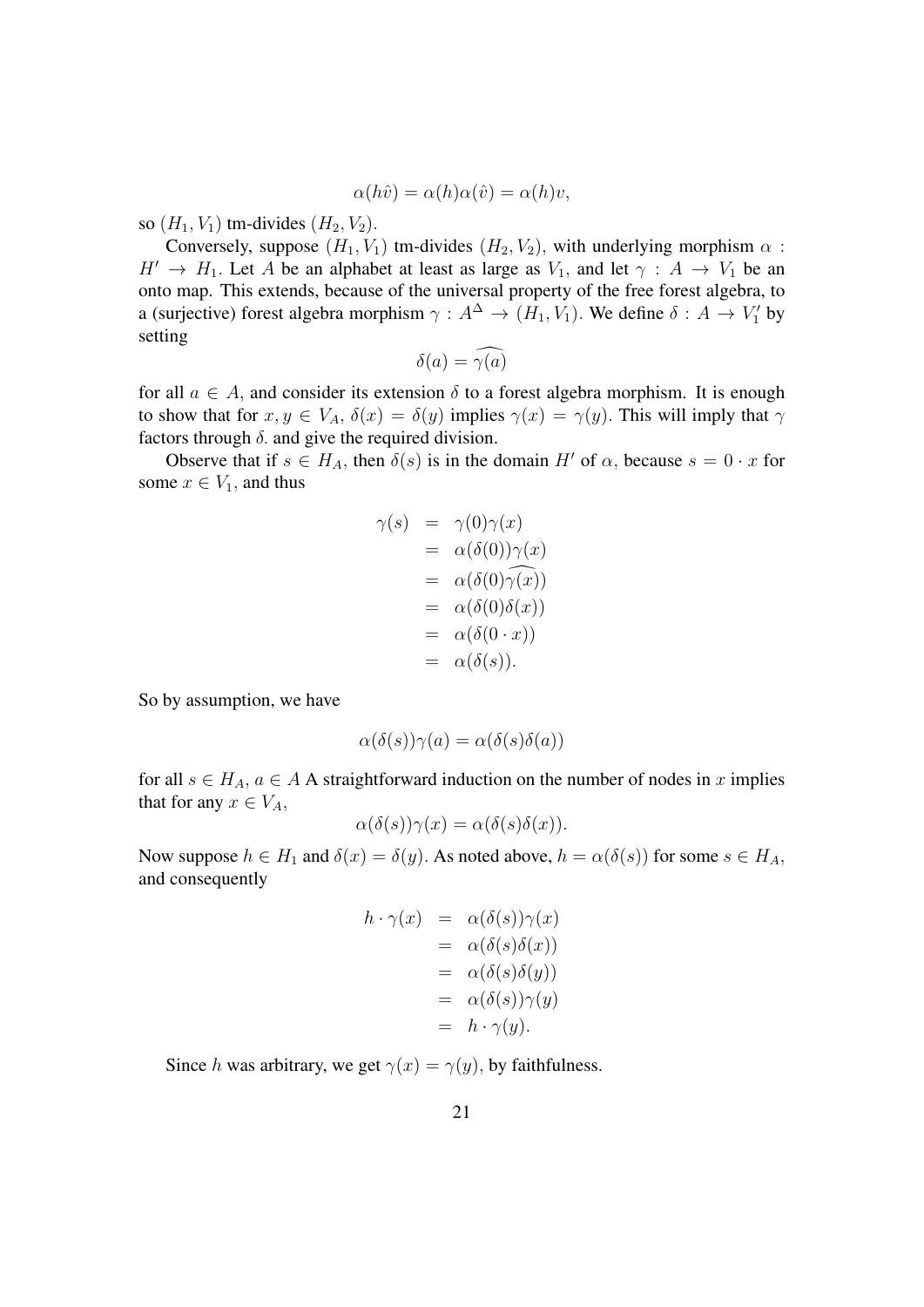$\Box$ 

We now proceed to the proof of Theorem [1.](#page-11-0) We first prove part *(a)*. By Lemma [11](#page-19-6) we need to exhibit a surjective partial function

$$
\Psi: H \times H_1 \to H_1
$$

such that dom  $\Psi$  is a submonoid of  $H \times H_2$  and  $\Psi|_{\text{dom}\Psi}$  is a homomorphism, and to define for each  $v \in V_1$  an element  $\hat{v}$  of the vertical monoid of  $(H, V) \circ (H_2, V_2)$  such that for all  $(h, h_2) \in \text{dom}\Psi$ ,  $(h, h_2)\hat{v} \in \text{dom}\Psi$ , and

$$
\Psi((h, h_2)\hat{v}) = \Psi(h, h_2)v.
$$

To this end, we define  $\Psi(h, h_2) = h_1$  if  $\stackrel{h_1}{\rightarrow} h_2$  is a half-arrow covered by h. This is surjective, since every  $h_1 \in H_1$  is  $\alpha(s)$  for some  $s \in H_A$ . We need to verify that  $\Psi$  is well-defined; that is we cannot have  $h_1 \neq h'_1$  with  $h'_1 = \Psi(h, h_2) = h_1$ . This follows from the injectivity property of division: Two different half-arrows with the same end cannot be covered by the same element of  $H$ . Also, from the definition of division, if  $h, h'$  cover  $\stackrel{h_1}{\rightarrow} h_2$ , and  $\stackrel{h'_1}{\rightarrow} h_2'$ , respectively, then  $h + h'$  covers the sum  $\stackrel{h_1 + h'_1}{\rightarrow} h_2 + h'_2$ , so that  $(h + h', h_2 + h'_2) \in \text{dom}\Psi$ , and  $\Psi(h + h', h_2 + h'_2) = h_1 + h'_1$ . Thus  $\text{dom}\Psi$  is a submonoid of  $H \times H_1$ , and the restriction of  $\Psi$  to its domain is a homomorphism.

Now let  $v \in V_1$ . Then  $v = \alpha(p)$  for some  $p \in V_A$ . For each  $h_2 \in H_2$ , define  $f_p(h_2)$ to be any element of V that covers  $h_2 \stackrel{p}{\rightarrow} h_2 \cdot \beta(p)$ . Set  $\hat{v} = (f_p, \beta(p))$ . Now suppose  $\Psi(h, h_2) = h_1$ . Then

$$
(h, h2)\hat{v} = (h \cdot fp(h2), h2 \cdot \beta(p)).
$$

By the defininiton of division,

$$
h \cdot f_p(h_2) \in K_{\underset{\longrightarrow}{h_{1}}} K_{h_2} \cdot K_{h_2 \overset{p}{\longrightarrow} h_2 \cdot \beta(p)} \subseteq K_{h_1 \overset{\alpha(p)}{\longrightarrow} h_2 \beta(p)},
$$

so  $(h, h_2)\hat{v} \in \text{dom}\Psi$  and

$$
\Psi((h, h_2)\hat{v}) = h_1 \cdot \alpha(p) \n= h_1 v.
$$

We now prove part *(b)*. For  $s \in H_A$ ,  $p \in V_A$ , we write  $h_s$  for the left component of  $\delta(s)$ , and  $f_p$  for the left component of  $\delta(p)$ . We set

$$
K_{\frac{h_1}{h_2}} = \{ h_s : s \in H_A, \alpha(s) = h_1, \beta(s) = h_2 \},\
$$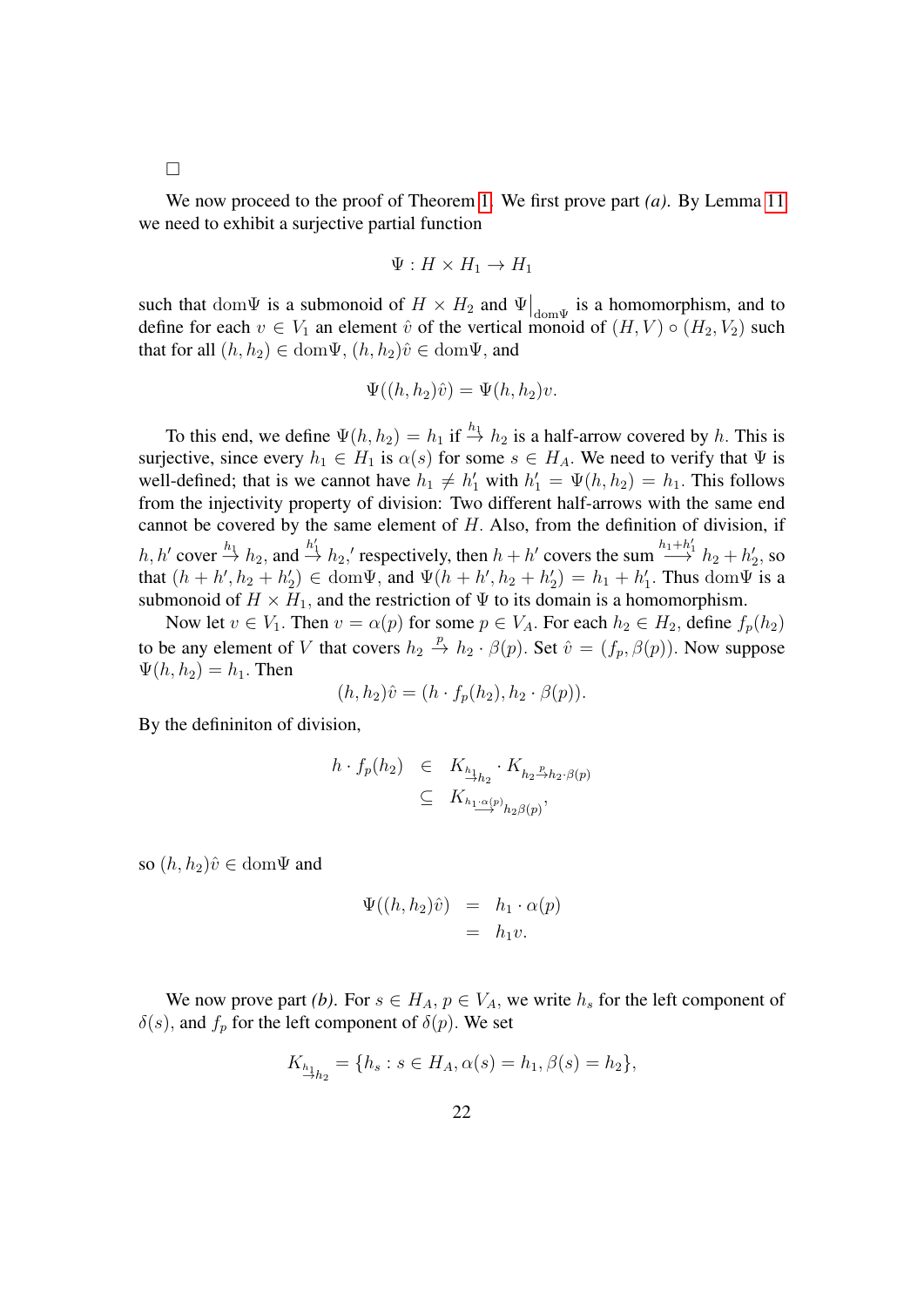$$
K_{h\stackrel{p}{\to}h'} = \{f_q(h) : q \in V_A, (h, q, h') \sim (h, p, h')\}.
$$

We need to show that these covering relations define a division, so we have to verify both the operation-preserving and injectivity properties.

For injectivity, suppose first that  $h \in H$  covers both  $\stackrel{h_1}{\rightarrow} h_2$ , and  $\stackrel{h'_1}{\rightarrow} h_2$ . Then there exist  $s, t \in H_A$  such that  $\alpha(s) = h_1, \alpha(t) = h'_1, \beta(s) = \beta(t) = h_2$ , and  $h_s = h_t$ . Thus  $\delta(s) = \delta(t)$ , so

$$
h_1 = \alpha(s) = \gamma \delta(s) = \gamma \delta(t) = h'_1.
$$

Now suppose that  $v \in V$  covers both  $h \stackrel{p}{\to} h'$  and  $h \stackrel{p'}{\to} h'$ . Then there exist  $q, q' \in V_A$ such that

$$
h \stackrel{p}{\rightarrow} h' = h \stackrel{q}{\rightarrow} h'
$$
  
\n
$$
h \stackrel{p'}{\rightarrow} h' = h \stackrel{q'}{\rightarrow} h'
$$
  
\n
$$
f_q(h) = f_{q'}(h).
$$

Let  $\beta(s) = h$ . Then

$$
\delta(sq) = \delta(s)\delta(q)
$$
  
=  $(h_s, \beta(s))(f_q, \beta(q))$   
=  $(h_s, h)(f_q, \beta(q))$   
=  $(h_s \cdot f_q(h), h \cdot \beta(q))$   
=  $(h_s \cdot f_q(h), h'),$ 

and likewise  $\delta(sq') = (h_s f_{q'}(h), h')$ , and thus  $\delta(sq) = \delta(sq')$ , so  $\alpha(sq) = \alpha(sq')$ , and consequently  $h \stackrel{p}{\to} h' = h \stackrel{p'}{\to} h'$ . This proves injectivity.

We now verify the operation-preserving properties of division. First, if  $h, h' \in H$ cover  $\stackrel{h_1}{\rightarrow}$   $h_2$ ,  $\stackrel{h'_1}{\rightarrow}$   $h'_2$ , respectively, then there exist  $s, s' \in H_A$  such that

$$
\delta(s) = (h, h_2),
$$
  

$$
\delta(s') = (h', h_2),
$$

and  $\alpha(s) = h_1, \alpha(s') = h'_1$ . It follows immediately that  $h + h'$  covers

$$
\stackrel{h_1+h_1'}{\longrightarrow} h_2 + h_2' = \stackrel{h_1}{\longrightarrow} h_2 + \stackrel{h_1'}{\longrightarrow} h_2'.
$$

Next, if  $v_1, v_2 \in V$  cover  $h \stackrel{p_1}{\rightarrow} h', h' \stackrel{p_2}{\rightarrow} h''$ , respectively, then there exist  $q_1, q_2 \in V_A$ such that  $v_1 = f_{q_1}(h)$ ,  $v_2 = f_{q_2}(h') = f_{q_2}(h \cdot \beta(q_1))$ . Now, from the definition of the wreath product we have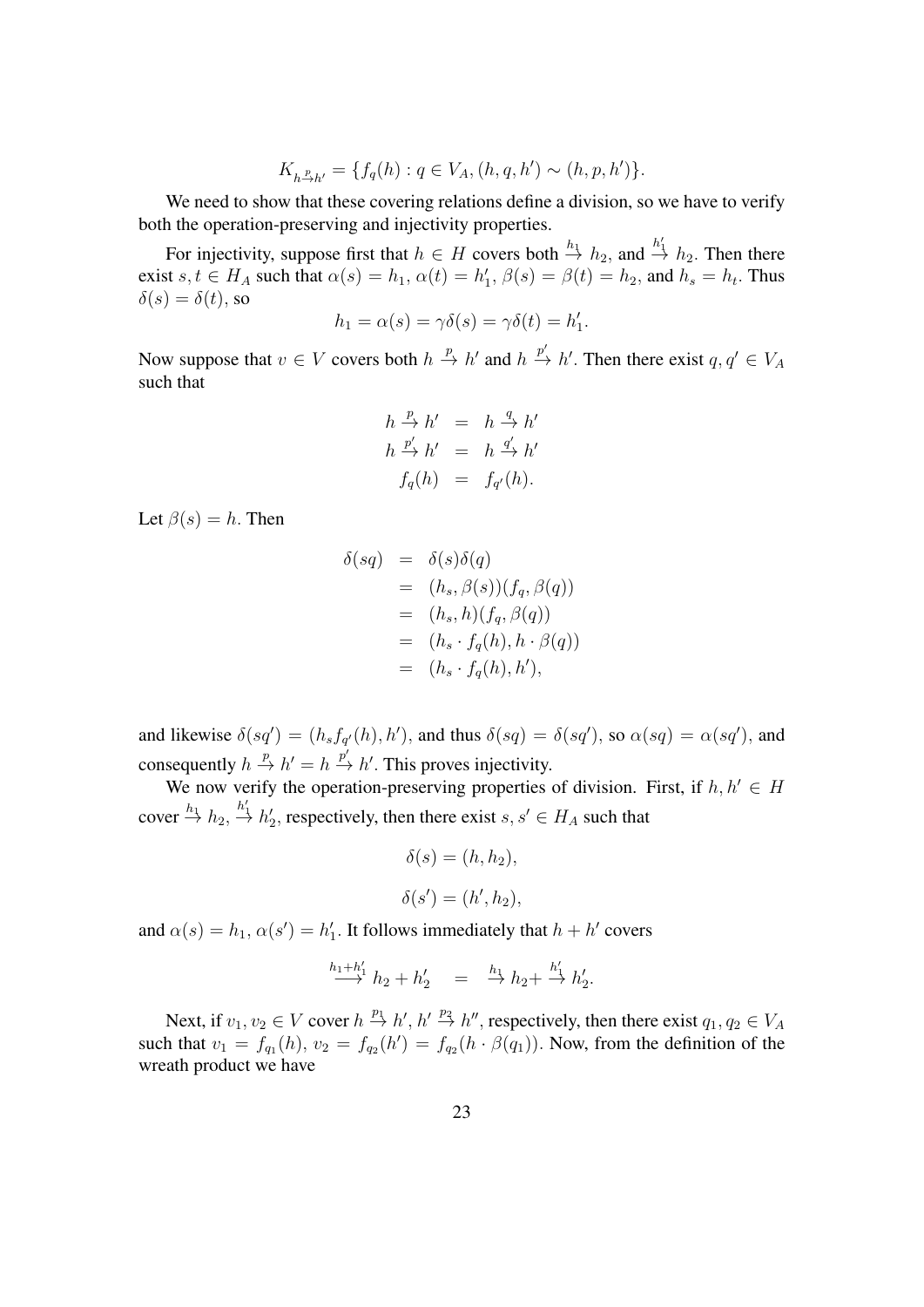$$
\delta(q_1 q_2) = \delta(q_1) \delta(q_2) \n= (f_{q_1}, \beta(q_1)) \cdot (f_{q_2}, \beta(q_2)) \n= (f_{q_1 q_2}, \beta(q_1 q_2)),
$$

where for  $h \in H$ ,  $f_{q_1q_2}(h) = f_{q_1}(h) \cdot f_{q_2}(h \cdot \beta(q_1))$ . Thus  $v_1v_2 = f_{q_1q_2}(h)$ , and so  $v_1v_2$  covers  $h \stackrel{p_1}{\rightarrow} h' \stackrel{p_2}{\rightarrow} h''$ . If, further,  $k \in H$  covers  $\stackrel{h_1}{\rightarrow} h$ , then for some  $s \in H_A$ ,  $\delta(s) = (k, h)$ . Thus

$$
\delta(sq_1) = (k, h)(f_{q_1}, \beta(q_1))
$$
  
=  $(k \cdot f_{q_1}(h), h \cdot \beta(q_1))$   
=  $(kv_1, h'),$ 

so that  $kv_1$  covers

$$
\stackrel{\alpha(sq_1)}{\longrightarrow} h' = \stackrel{h_1}{\longrightarrow} h \stackrel{q_1}{\longrightarrow} h'
$$
  

$$
= \stackrel{h_1}{\longrightarrow} h \stackrel{p_1}{\longrightarrow} h'.
$$

Finally, observe that for  $q \in V_A$ ,  $s \in H_A$ , and  $h \in H_2$ ,

$$
f_{q+s}(h_2) = f_q(h_2) + h_s,
$$

and it follows readily that if v covers  $h_2 \stackrel{q}{\to} h'_2$  and  $h_s$  covers  $\stackrel{h_1}{\to} h''_2$ , then  $v + h_s$  covers  $h_2 \stackrel{q}{\rightarrow} h'_2 + \stackrel{h_1}{\rightarrow} h''_2.$ 

# B Proof of Theorem [5](#page-13-0)

One direction of the theorem is a trivial consequence of Theorem [3:](#page-12-0) If  $\text{Obj}(\mathcal{C})$  is idempotent and commutative, then each of the three identities is a pair of forest diagrams with the same support and the same rootsum. So if the category is globally idempotent and commutative, the two diagrams have the same value in  $C$ , and thus the identity is satisfied.

Conversely, suppose  $Obj(\mathcal{C})$  is idempotent and commutative, and that the three identities are satisfied. We will begin by deducing several additional identities from this initial list of three axioms.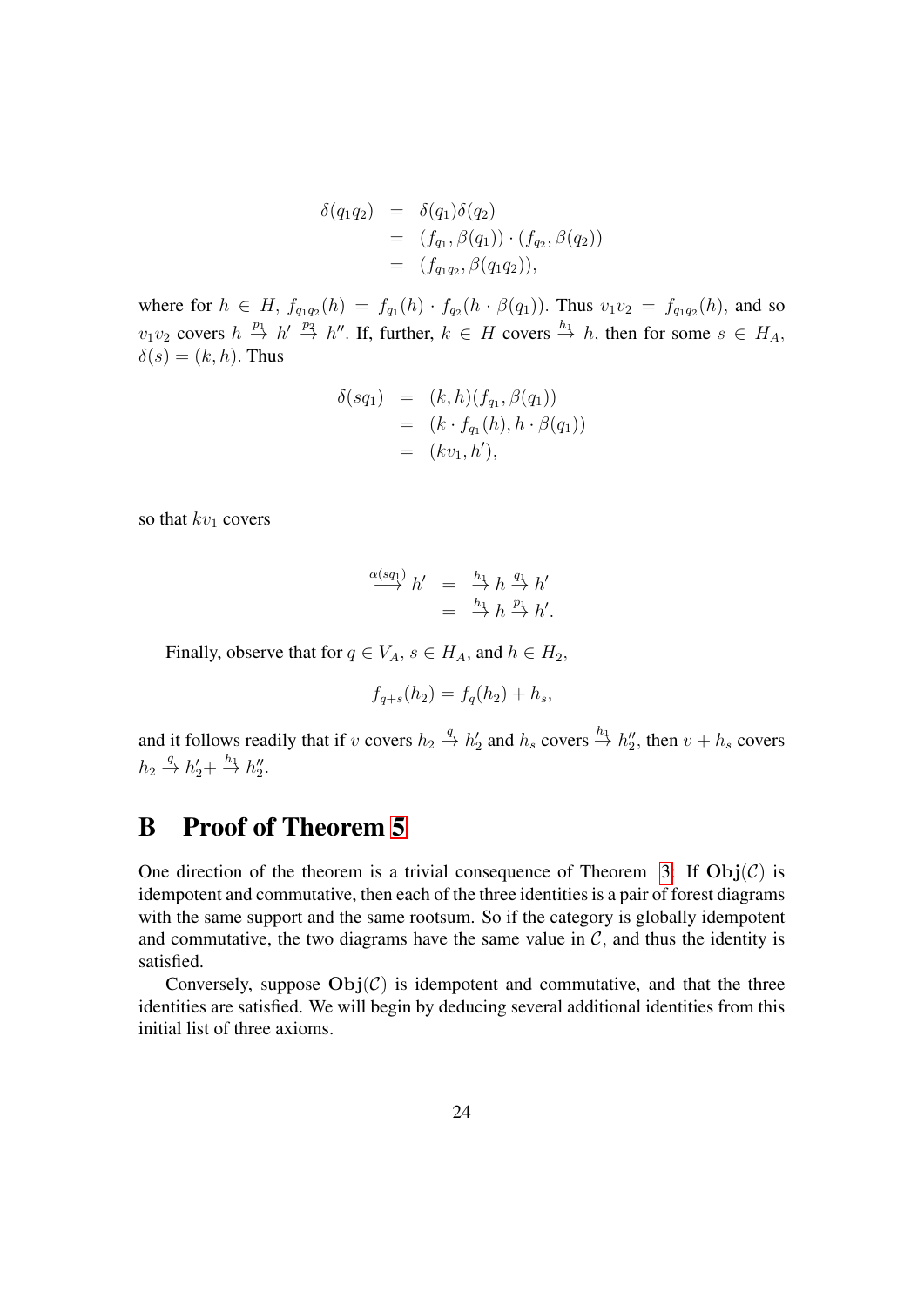*(i) (Vertical idempotence)* For all arrows  $u \in \text{Arr}(x, x)$ ,  $uu = u$ . To see this, let  $u = u$  $x \stackrel{s}{\rightarrow} x$ , and let  $\stackrel{r}{\rightarrow} x \in \textbf{HArr}(\mathcal{C})$ . We have, by several applications of horizontal idempotence and loop removal,

$$
\begin{array}{c}\n\stackrel{r}{\rightarrow} x \stackrel{s}{\rightarrow} x \stackrel{s}{\rightarrow} x = \\
\stackrel{r}{\rightarrow} x \stackrel{s}{\rightarrow} x \stackrel{s}{\rightarrow} x + \stackrel{r}{\rightarrow} x \stackrel{s}{\rightarrow} x \stackrel{s}{\rightarrow} x = \\
\stackrel{r}{\rightarrow} x \stackrel{s}{\rightarrow} x + \stackrel{r}{\rightarrow} x \stackrel{s}{\rightarrow} x \stackrel{s}{\rightarrow} x = \\
\stackrel{r}{\rightarrow} x \stackrel{s}{\rightarrow} x + \stackrel{r}{\rightarrow} x \stackrel{s}{\rightarrow} x = \\
\stackrel{r}{\rightarrow} x \stackrel{s}{\rightarrow} x.\n\end{array}
$$

Since this holds for all  $\stackrel{r}{\to} x \in \mathbf{HArr}(x)$ , by faithfulness we have  $x \stackrel{s}{\to} x \stackrel{s}{\to} x = x \stackrel{s}{\to} x$ x.

*(ii) (Horizontal swap)* For any  $r, s \in \text{HArr}(x), t \in \text{Arr}(x, y), u \in \text{Arr}(x, z)$ ,

$$
\xrightarrow{r} x \xrightarrow{t} y + \xrightarrow{s} x \xrightarrow{u} z = \xrightarrow{s} x \xrightarrow{t} y + \xrightarrow{r} x \xrightarrow{u} z.
$$

We have by repeated use of horizontal absorption,

$$
\begin{aligned}\n\stackrel{r}{\rightarrow} x \stackrel{t}{\rightarrow} y + \stackrel{s}{\rightarrow} x \stackrel{u}{\rightarrow} z = \\
(\stackrel{r}{\rightarrow} x + \stackrel{s}{\rightarrow} x) \stackrel{t}{\rightarrow} y + \stackrel{s}{\rightarrow} x \stackrel{u}{\rightarrow} z = \\
\stackrel{r}{\rightarrow} x \stackrel{1x+s}{\rightarrow} x \stackrel{t}{\rightarrow} y + \stackrel{s}{\rightarrow} x \stackrel{u}{\rightarrow} z = \\
\stackrel{r}{\rightarrow} x \stackrel{1x+s}{\rightarrow} x \stackrel{t}{\rightarrow} y + (\stackrel{s}{\rightarrow} x + \stackrel{r}{\rightarrow} x) \stackrel{u}{\rightarrow} z = \\
(\stackrel{r}{\rightarrow} x + \stackrel{s}{\rightarrow} x) \stackrel{t}{\rightarrow} y + (\stackrel{s}{\rightarrow} x + \stackrel{r}{\rightarrow} x) \stackrel{u}{\rightarrow} z.\n\end{aligned}
$$

By symmetry, this is also equal to

$$
\stackrel{s}{\to} x \stackrel{t}{\to} y + \stackrel{r}{\to} x \stackrel{u}{\to} z,
$$

giving the required result.

*(iii)* For any  $\stackrel{r}{\to} x$ ,  $\stackrel{t}{\to} y \in \textbf{HArr}(\mathcal{C})$ , and any  $x + y \stackrel{s}{\to} z$ ,  $x \stackrel{u}{\to} x + y \in \textbf{Arr}(\mathcal{C})$ , we have

$$
\begin{array}{ccc}\n\left(\stackrel{r}{\to} x + \stackrel{t}{\to} y\right) \stackrel{s}{\to} z + \stackrel{r}{\to} x \stackrel{u}{\to} x + y = \\
\left(\stackrel{r}{\to} x \stackrel{u}{\to} x + y + \stackrel{t}{\to} y\right) \stackrel{s}{\to} z + \stackrel{r}{\to} x \stackrel{u}{\to} x + y.\n\end{array}
$$

To see this, note that by horizontal absorption,

$$
\begin{array}{l}\n(\xrightarrow{r} x + \xrightarrow{t} y) \xrightarrow{s} z + \xrightarrow{r} x \xrightarrow{u} x + y = \\
(\xrightarrow{r} x + \xrightarrow{t} y + \xrightarrow{r} x \xrightarrow{u} x + y) \xrightarrow{s} z + \xrightarrow{r} x \xrightarrow{u} x + y = \\
(\xrightarrow{r} x \xrightarrow{u} x + y + \xrightarrow{t} y) \xrightarrow{s} z + \xrightarrow{r} x \xrightarrow{u} x + y.\n\end{array}
$$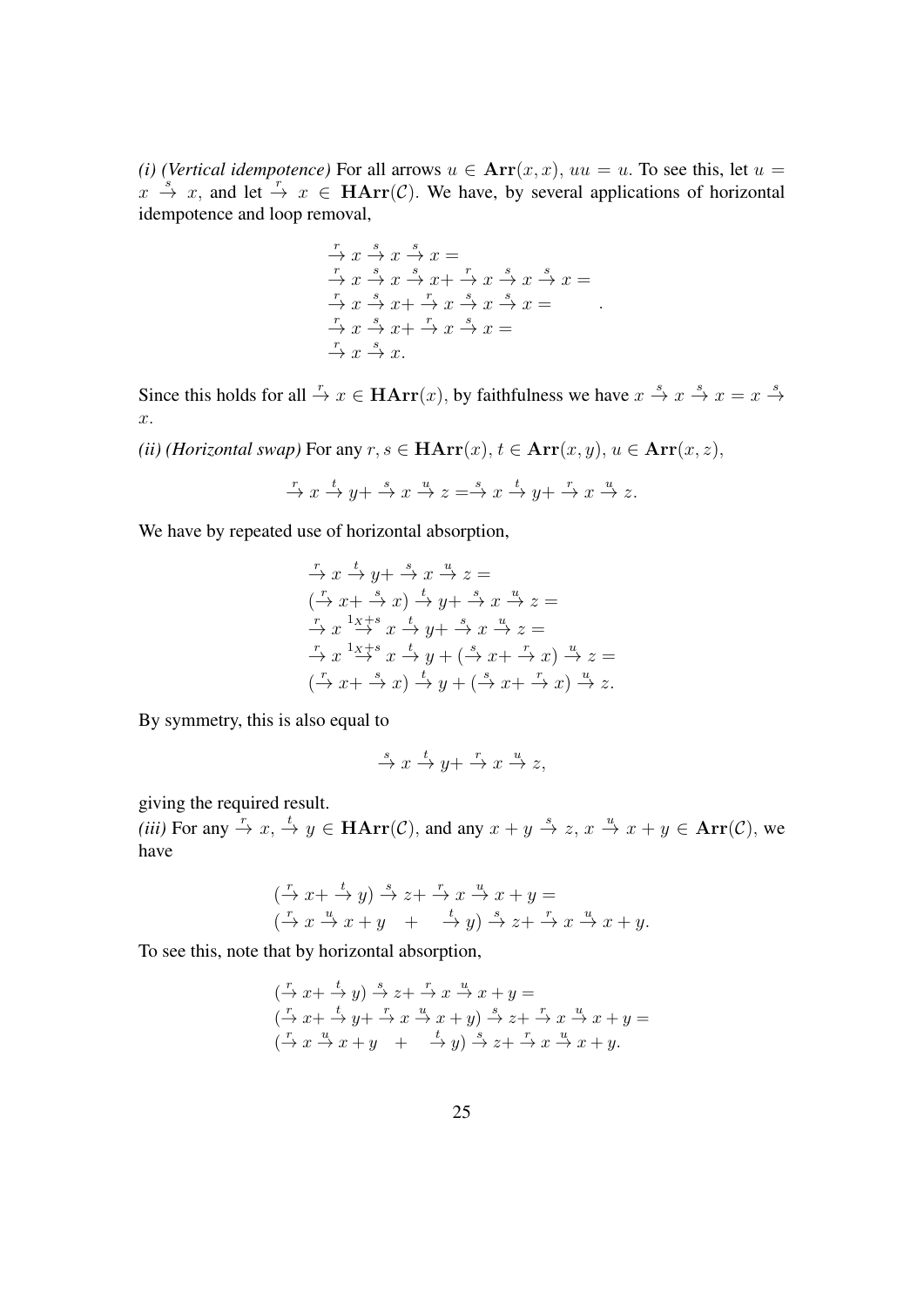*(iv)(Horizontal transfer)* Here the setup is a little different. We imagine a *multicontext diagram* D. This is like a context diagram except that we allow more than one object to be exposed at the leaves. If these objects are  $x_1, x_2, x_3$  in some order, then we can view D as defining a function from triples of half-arrows with ends  $x_1, x_2, x_3$  to half-arrows with end rootsum(D). We denote the value of this function at half-arrows  $u_1, u_2, u_3$ by  $D(u_1, u_2, u_3)$ . Now let us suppose that the three objects are  $x + y$ , x and  $x + y$ respectively, and the three half-arrows are  $v + w$ , v and u, where  $end(u) = x + y$ ,  $end(v) = x$ , and  $end(w) = y$ . Then

$$
D(v + w, v, u) = D(u + w, v, u).
$$

As in the preceding examples, this is proved by several successive applications of horizontal absorption.

We will use the above properties to establish the following Lemma.

<span id="page-25-0"></span>**Lemma 12** Let C be a forest category in which  $\text{Obj}(\mathcal{C})$  is idempotent and commutative, and that satisfies the three conditions in the hypothesis of Theorem [5.](#page-13-0) Suppose that D is a forest diagram such that  $D = D_1 E_1 = D_2 E_2$ , where  $D_1$  and  $D_2$  are forest diagrams that do not overlap, and  $E_1, E_2$  are context diagrams such that  $supp(D_1) \subseteq supp(E_1)$ , and  $rootsum(D_1) = rootsum(D_2)$ . Then  $val(D) = val(D_2E_1)$ .

Assuming for now the truth of Lemma [12,](#page-25-0) we complete the proof of Theorem [5.](#page-13-0) Let  $D_1, D_2$  be forest diagrams with  $rootsum(D_1) = rootsum(D_2)$  and  $supp(D_1) =$ supp( $D_2$ ). We will show  $val(D_1) = val(D_1 + D_2)$ . By symmetry, we will also get  $val(D_2) = val(D_1 + D_2)$ , so  $val(D_1) = val(D_2)$ , as required. To establish  $val(D_1) = val(D_1)$  $val(D_1 + D_2)$ , we argue by induction on the number of tree components of  $D_2$ . We write  $D_2 = D'_2 + T$ , where T is a tree diagram, and we will prove  $val(D_1 + D_2)$  $val(D_1+D'_2)$ . In this manner we will eliminate every tree occurring in  $D_2$  and eventually get the desired result.

T consists of either a single half-arrow u, or has the form  $D_3u$ , where u is an arrow. In the former case, the same half-arrow occurs at a leaf in  $D_1$ , because  $supp(D_1)$  =  $supp(D_2)$ . Thus  $D_1 + D_2 = uE + u$  for some context E such that  $rootsum(E) +$  $rootsum(u) = rootsum(E)$ . Horizontal absorption implies  $val(D_1+D_2) = val(uE)$  $val(D_1 + D_2')$ . In the latter case, where u is an arrow, the same arrow occurs somewhere in  $D_1$ . Let S be the tree diagram whose root is this occurrence of u. We can write  $D_1 + D_2 = T + SE_2$ , where  $supp(T) \subseteq supp(SE_2)$  and  $rootsum(T) = rootsum(S)$ . Thus by Lemma [12,](#page-25-0)  $val(D_1 + D_2) = val(S + SE_2)$ , and by horizontal absorption, this is  $val(SE_2) = val(D_1 + D'_2)$ .

We now turn to the proof of the Lemma itself. We assume  $D, D_1, D_2, E_1, E_2$  are as in the statement of the Lemma. We argue by induction on the depth of  $D_1$ . The base step is when  $D_1$  has depth 1, so that  $D_1 = u_1 + \cdots + u_r$ , where the  $u_i$  are all halfarrows. We will show how to replace each  $u_i$  in turn by  $D_2$  without changing the value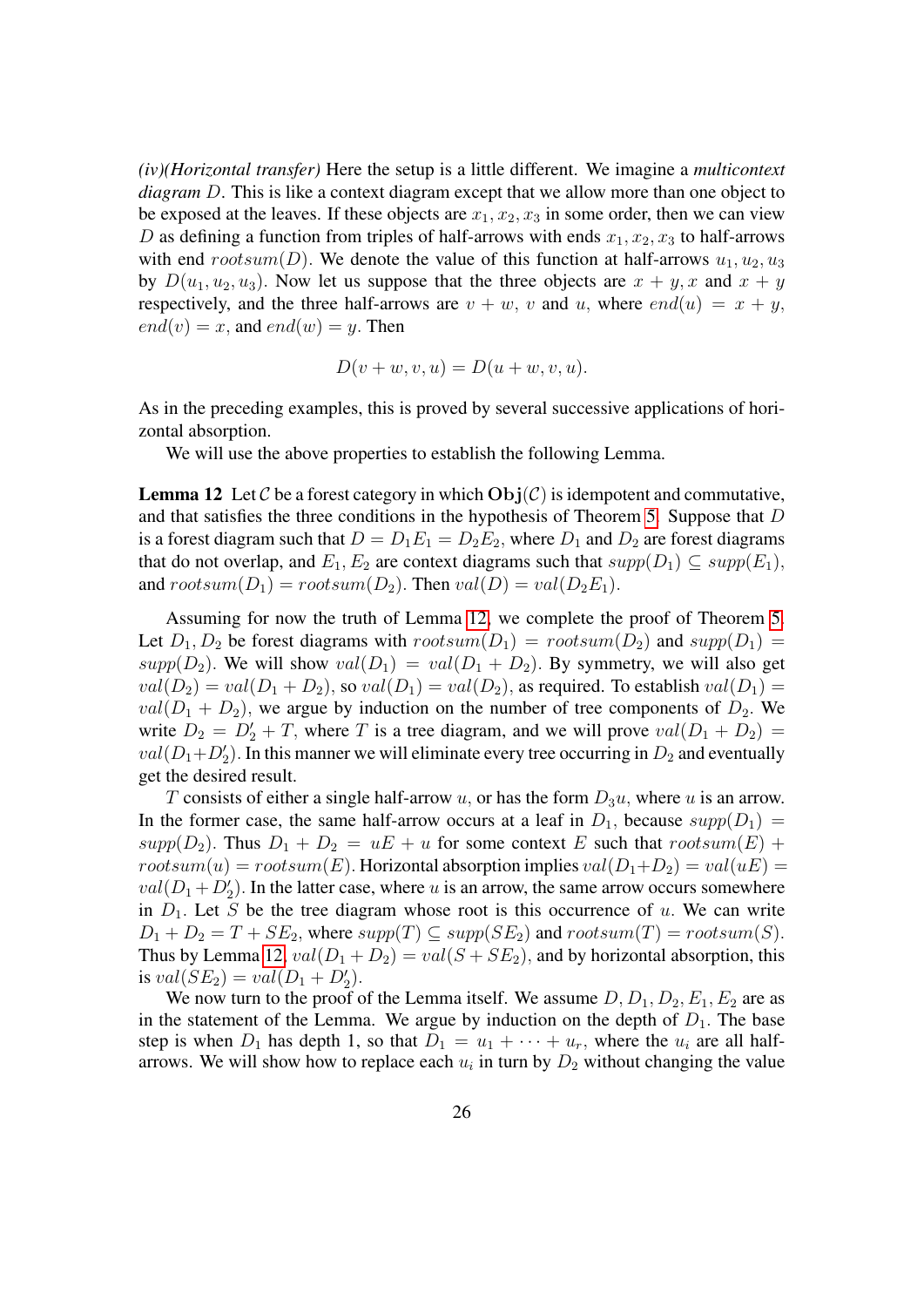of the diagram, so that in the end  $val(D) = val((D_2 + \cdots + D_2)E_1) = val(D_2E_1)$ , by horizontal idempotence. Suppose  $i \geq 1$ , and that we have already replaced the  $u_j$ with  $j < i$ . Since  $supp(D_1) \subset supp(E_1)$ , the half-arrow  $u_i$  occurs somewhere outside of  $D_1$ . If this occurrence is outside of  $D_2$  as well, then we can write

$$
val(D) = val(E(D_2 + \cdots + D_2 + u_i + \cdots + u_r, u_i, D_2)),
$$

where E is a multicontext. (Note that if  $i = 1$ , there is no occurrence of  $D_2$  in the leftmost argument to  $E$ . Our reasoning needs to work in this case as well.) By horizontal transfer, this is equal to  $val(E(D_2 + \cdots + D_2 + u_{i+1} + \cdots + u_r, u_i, D_2))$ . If, on the other hand, the occurrence of  $u_i$  is within  $D_2$ , then we write

$$
val(D) = \nval((D_2 + \dots + D_2 + u_i + u_{i+1} + \dots + u_r)F_1 + u_iF_2G_2),
$$

where  $u_iF_2 = D_2$ . By property *(iii)* above, we can replace the first  $u_i$  by  $u_iF_2 = D_2$ , and thus eliminate  $u_i$ .

We now proceed to the inductive step, so that  $D_1$  has depth greater than 1. Thus  $D_1$ is a sum of tree diagrams  $D_1 = T_1 + \cdots + T_r$ , where at least one of the  $T_i$  has depth greater than 1. Once again, we will show how to replace the  $T_i$ , one at a time, by copies of  $D_2$ . We already know how to do this when  $T_i$  is a half-arrow, so we assume  $T_i$  has depth greater than 1. We thus write  $T_i = Fv$ , where F is a forest diagram and v is an arrow. By assumption, the arrow v occurs somewhere in  $E_1$ . Thus there are two cases to consider: The occurrence of v in  $E_1$  can be an ancestor of  $T_i$ , or not. If it is not an ancestor, then we can write

$$
D = (FvF' + GvG')H.
$$

Now every half-arrow and arrow in F also appears outside of F, and  $rootsum(F)$  =  $rootsum(G) = start(v)$ . Since the depth of F is strictly less than the depth of  $D_1$ , we can apply the inductive hypothesis and replace  $F$  by  $G$ , so that

$$
val(D) = val((GvF' + GvG')H).
$$

From this point, the proof is identical to the argument given by Place and Segoufin [\[14\]](#page-18-4): There are three possibilities, depending where  $D_2$  appears in relation to the right occurrence of  $Gv$  in the above expression: It could occur either inside  $Gv$ , or contain  $Gv$ , or not overlap  $Gv$ . In all three cases we can use our axioms and their consequences to replace the left occurrence of Gv by  $D_2$ , with the result that  $T_i$  has been replaced by  $D_2$ . This leaves us with the case where the occurrence of the arrow v in  $E_1$  is an ancestor of the root of  $T_i$ . We distinguish two subcases, depending on whether or not the original occurrence of  $D_2$  in D is a descendant of v. We use horizontal swap in one case, and vertical idempotence in the other, to reduce to the prior cases.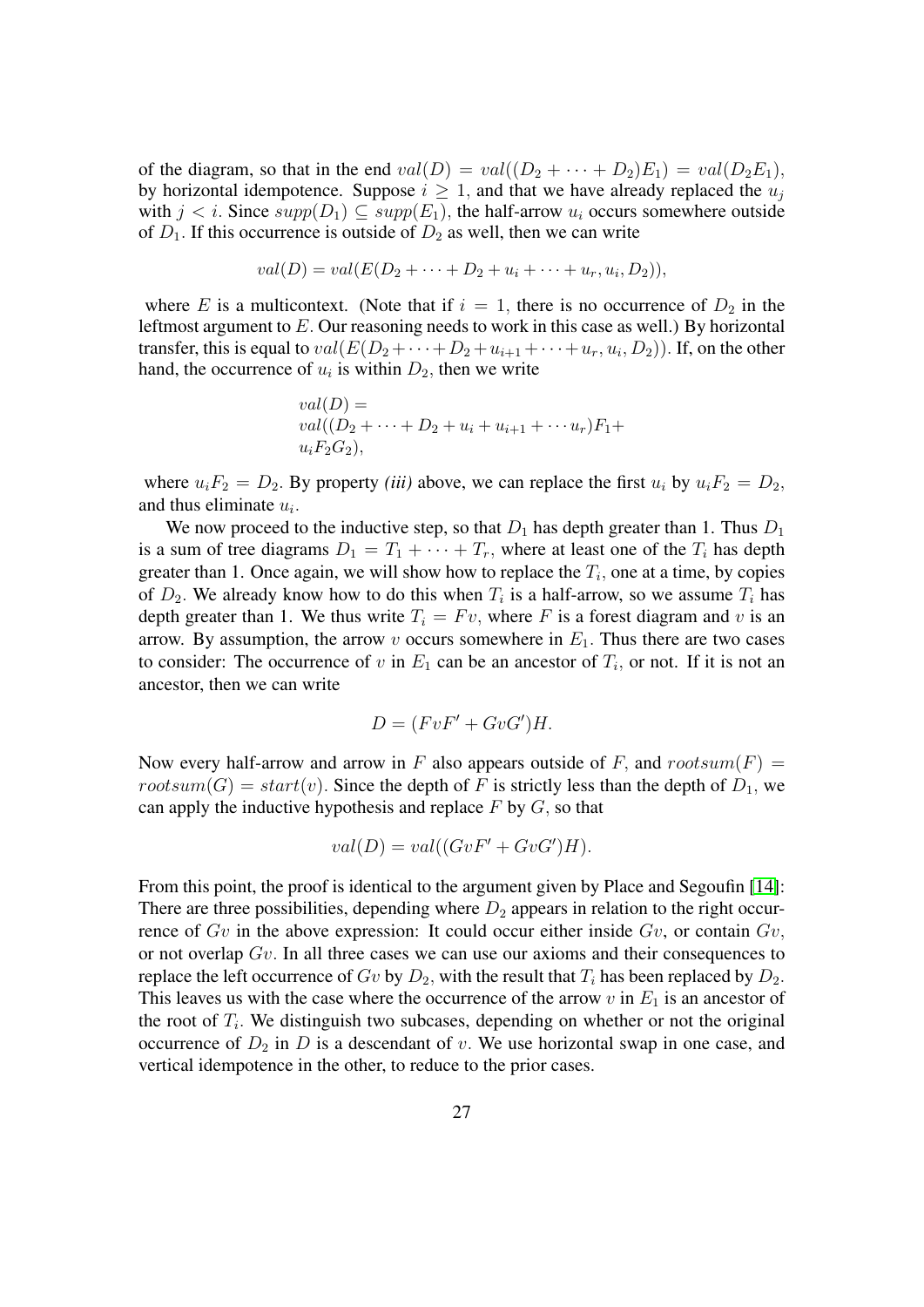## C Proof of Lemma [7](#page-15-0)

We first prove part (i). Note that the condition  $\beta_k(r) + \beta_k(s) = \beta_k(s)$  translates simply to  $\beta_k(r) \subset \beta_k(s)$ . Given a node x of depth m in a forest r, we denote by  $trace_r(x)$  the sequence

$$
(a,\kappa_1,\kappa_1,\cdots,\kappa_m),
$$

where a is the label of x,  $\kappa_1$  is the 2-definite type of the parent of x,  $\kappa_3$  is the 3-definite type of the grandparent of x, *etc.* Finally  $\kappa_m$  is the m-definite type of the root of r that x is descended from. We shall also call such a sequence an  $(m + 1)$ -trace of r.

Take  $r, s, k$ , as in the hypothesis of the Lemma. Let d be the smallest integer for with there is a  $(d+1)$ -trace of r that is not in s. We know  $d > k$ , because by hypothesis  $\beta_k(r) \subset \beta_k(s)$ . Let x be a node of depth d in r such that  $trace_r(x)$  is not a  $(d+1)$ -trace of s. Let y be the parent of x. By the minimality condition, there exists a node z in s such that  $trace_r(y) = trace_s(z)$ .

We now evaluate the homomorphism  $\alpha$  on both r and s. Computation of the value of  $\alpha$  on a forest proceeds in a bottom-up fashion from the leaves, attaching a value  $h_t \in H$  to each node t of the forest; the final value is then just the sum in H of the values attached to the roots. Let us look at the two sequences of values

$$
h_y = h_{y_1}, h_{y_2}, \dots, h_{y_d}
$$

$$
h_z = h_{z_1}, h_{z_2}, \dots, h_{z_d}
$$

attached to the successive nodes along the paths from y and z to the roots. Since  $d >$  $|H|^2$ , there is a pair of indices  $i < j$  such that

$$
h_{y_i} = h_{y_j},
$$
  

$$
h_{z_i} = h_{z_j}.
$$
  

$$
r = \bar{r}p_1q_1,
$$

We can then write

where 
$$
\bar{r}
$$
,  $\bar{s}$  are the trees rooted at  $y_i$ ,  $z_i$ , respectively, and  $\bar{r}p_1$ ,  $\bar{s}p_2 \in V_A$  are the trees rooted at  $y_j$  and  $z_j$ . We now 'pump' the contexts  $p_1$  and  $p_2$  and set

 $s = \bar{s}p_2q_2$ 

$$
r_1 = \overline{r}p_1^2 q_1,
$$
  

$$
s_1 = \overline{s}p_2^2 q_2.
$$

From the way in which the contexts  $p_1, p_2$  were chosen, we have  $\alpha(r_1) = \alpha(r), \alpha(s_1) =$  $\alpha(s)$ . Observe that as a result of the pumping we have eliminated a  $(d+1)$ -trace from r that did not appear in s, and introduced some new  $(d + 1)$ -traces into both  $r_1$  and  $s_1$ .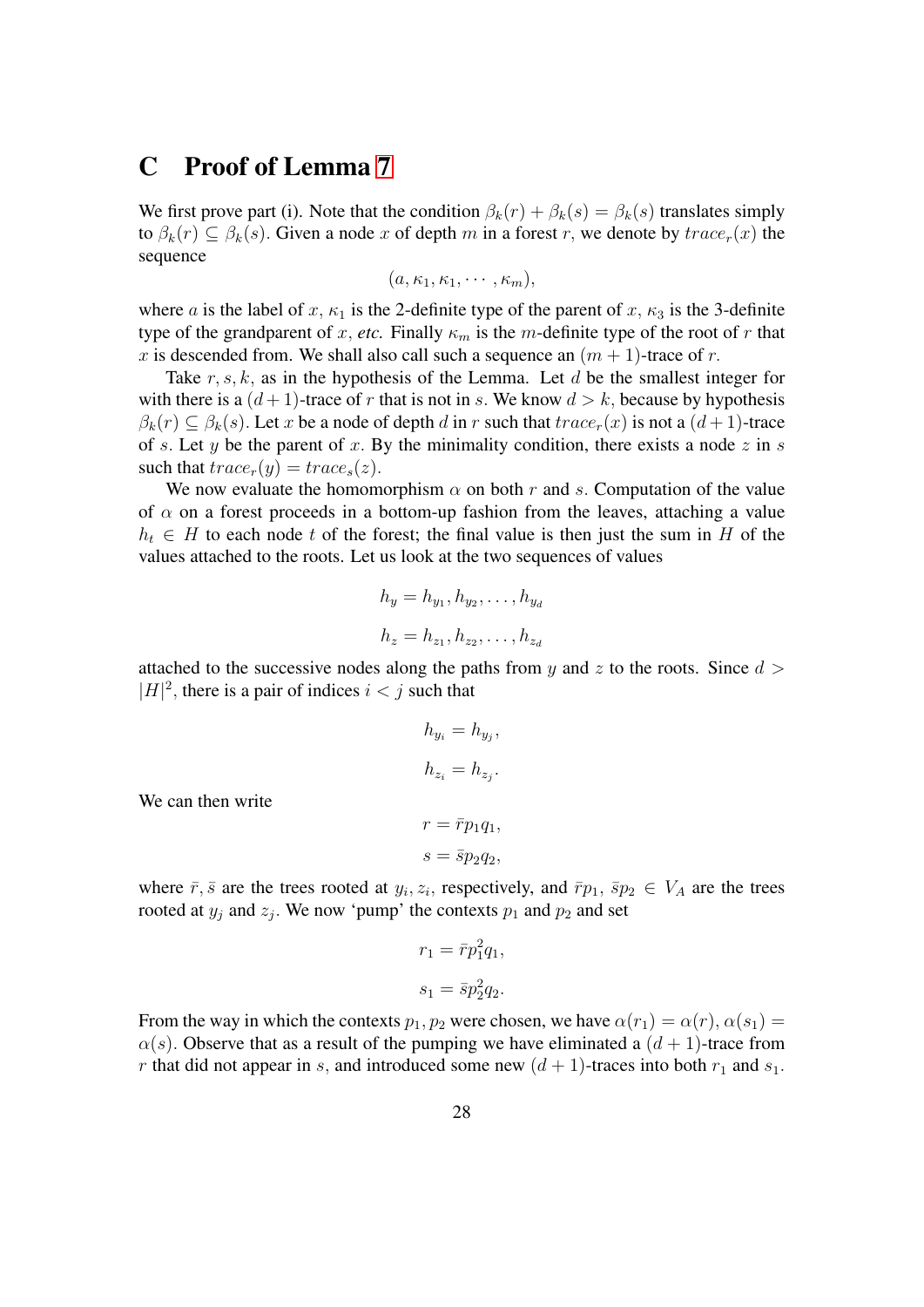But—and this is crucial—in passing from  $r$  to  $r_1$ , we have not introduced any additional  $(d+1)$ -traces that are not also in  $s_1$ . We can thus repeat this process with any  $(d+1)$ trace that remains in  $r_1$  but is not in  $s_1$ , and the number of these will decrease at each step until we have forests  $r'', s''$  with  $\alpha(r'') = \alpha(r)$ ,  $\alpha(s'') = \alpha(s)$ , and  $\beta_{d+1}(r'') \subseteq \beta_{d+1}(s'')$ . We can now repeat the whole argument with k replaced by  $d + 1$ , to make the subscript on  $\beta$  as large as we like.

We now turn to the proof of the second part. The proof is very much along the same lines, but we need to attend to the possibility that the paths underlying the two traces overlap. We suppose then  $\beta_k(r) = \beta_k(r)$ , and let d denote the minimum depth of a node s such that the trace of x in r does not appear in  $rp$ , or vice-versa. We will suppose that  $trace_r(x)$  does not appear in rp, but the argument is the same in the other case. Again we let y be the parent of x and we find a node z in rp such that  $trace_r(y) = trace_{rp}(z)$ . We evaluate  $\alpha$  on  $rp$  (which subsumes the evaluation on r) and find two nodes  $y_i, y_j$  along the path from y to the root, and two nodes  $z_i, z_j$  along the path from  $z$  to the root, such that:

$$
h_{y_i} = h_{y_j},
$$
  

$$
h_{z_i} = h_{z_j}.
$$

Call these two values  $h_1$  and  $h_2$  respectively. There are several cases to consider, depending on whether and how these paths overlap. We will just detail the argument in the most complicated case, where  $z_i$  is somewhere along the path from  $y_i$  to  $y_j$ .

We thus can write

$$
r=\bar{r}p_1q_1,
$$

where  $\bar{r}$  is the tree rooted at  $y_i$  and  $\bar{r}p_1$  the tree rooted at  $y_j$ . We similarly write

$$
rp = \bar{s}p_2q_2,
$$

where  $\bar{s}$  is the tree rooted at  $z_i$  and  $\bar{s}p_2$  is the tree rooted at  $z_j$ . Note that because of the overlap, we can write  $p_1 = cd$ ,  $p_2 = de$ , for contexts c, d, e, and that we have  $\alpha(r) = h_1$ ,  $h_1\alpha(c) = h_2$ ,  $h_2\alpha(d) = h_1$ , and  $h_1\alpha(e) = h_2$ . We insert a new copy of  $p_2$ , giving the forest

$$
s = rcdedeq_2.
$$

Now note that this has the same value  $h_2\alpha(q_2)$  under  $\alpha$  as rp, and that

$$
r_1 = rcdedq_1,
$$

has the same value  $h_1\alpha(q_1)$  under  $\alpha$  as r. We can write  $s = r_1q$ , where q is a context. Observe, too, that because  $c$  and  $e$  were extracted from corresponding segments of equal traces, we have again not introduced any new  $(d+1)$ -traces in passing from r to  $r_1$  that we did not similarly introduce in passing from  $rp$  to  $s$ , and vice-versa. In the case when